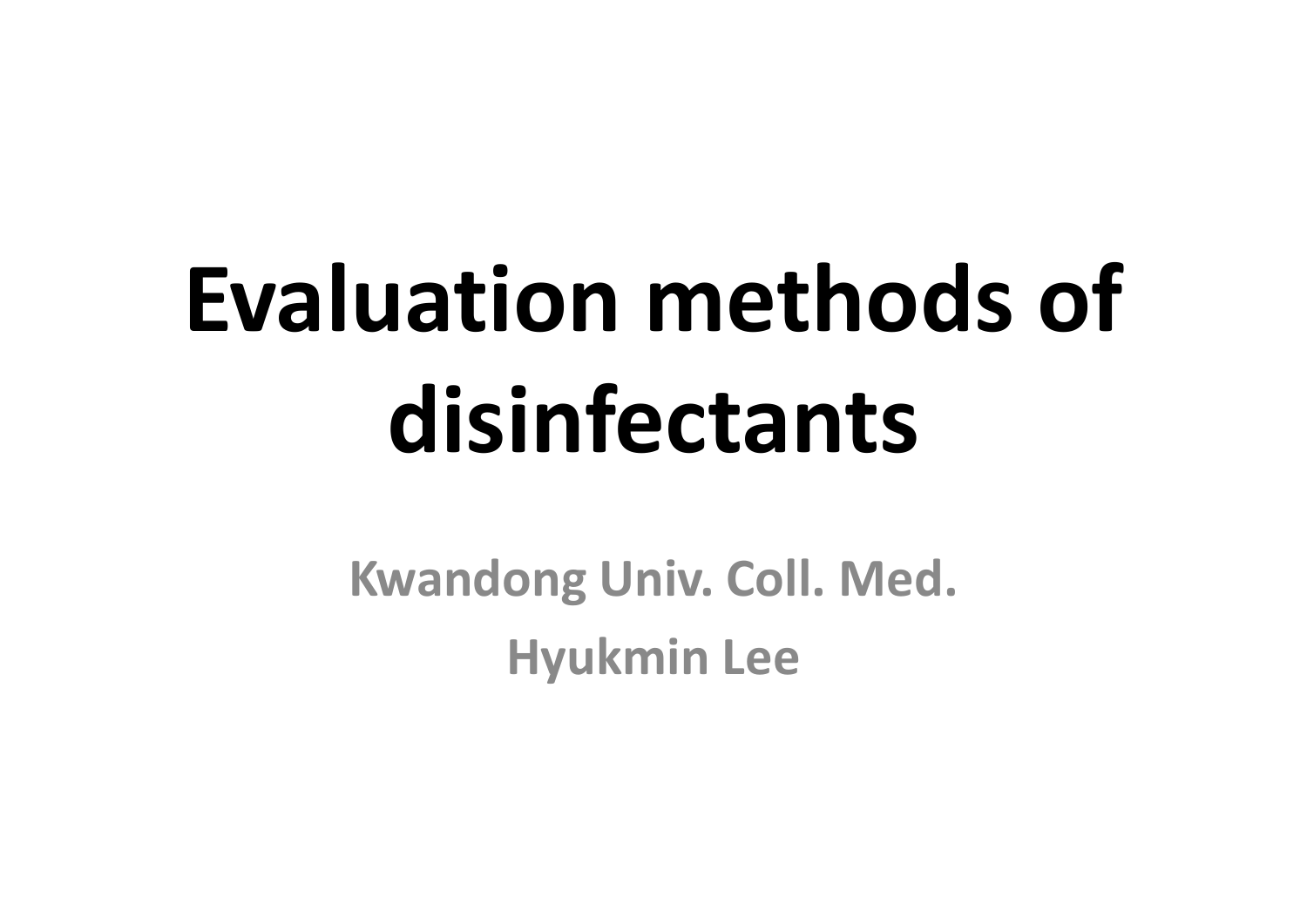### **Scope of review**

- **Definition of disinfectant**
- **Factors involved in disinfectant activities and tests**
- **Characteristics of disinfectant evaluation tests**
- **Classification and type of tests**
	- –**Type of tested microorganisms**
	- –**Type of methodology**
	- **Type of test objective**
- **Example of tests**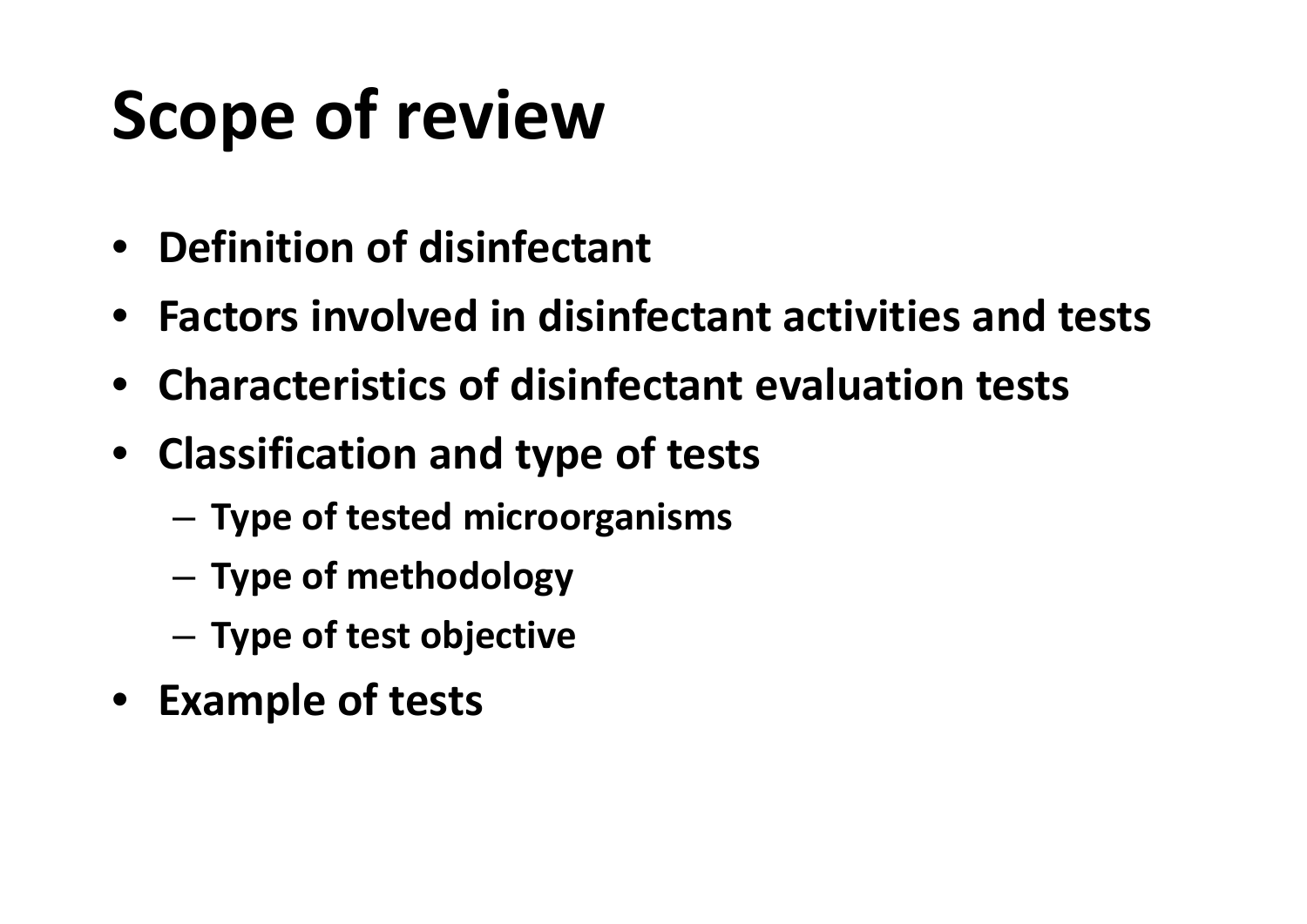### **Definition**

- **Disinfectant**
	- **No universally accepted definitions of disinfectants**
		- **Minimum requirement: 3‐Log reduction of effective microorganisms excluding spores**
	- **Low‐level disinfectant**
		- **Most of vegetative bacteria**
		- **Lipid‐enveloped virus (HIV)**
	- **Intermediate‐level**
		- **Nonlipid or small virus (Poliovirus)**
	- **High‐level**
		- *Mycobacteria* **spp. including** *M. tuberculosis*
- **Sterilant**
	- – **6‐Log reduction of the most resistant spores achieved at the half‐time of the regular cycle**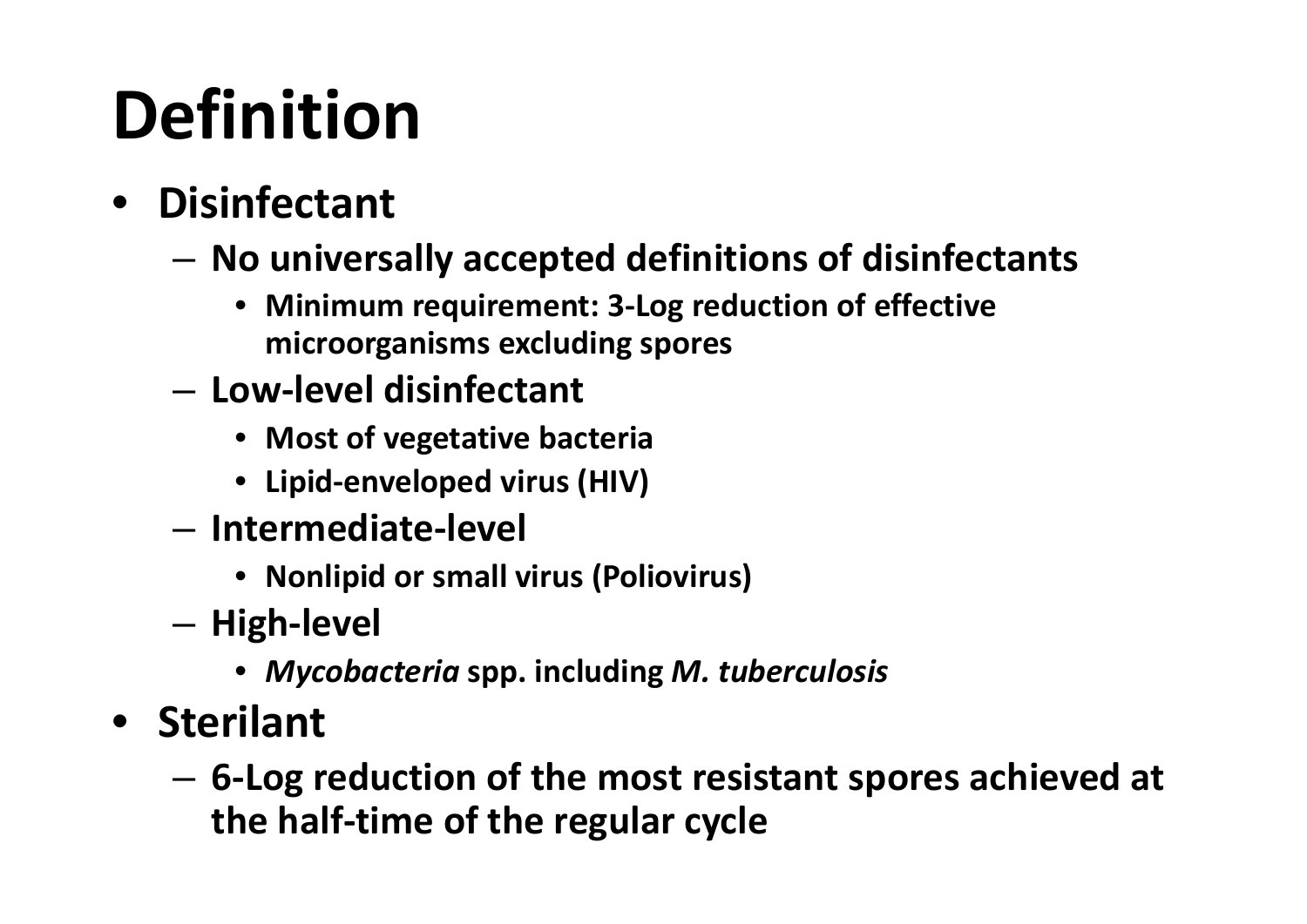### **Characteristics of disinfectants**

- **Materials used for elimination of microorganisms**
	- **Physical aspect (Cleaning effect)**
	- **Biologic aspect (Antimicrobial activity)**
- **Diverse applications and regulations**
	- **Medical, veterinary, food, industrial, etc**
	- –**Various application methods**
	- – **Regulations differ from country to country**
		- **Associations of Official Analytical Chemists, Assications Francaise de Normalization, British Standards Institution, etc**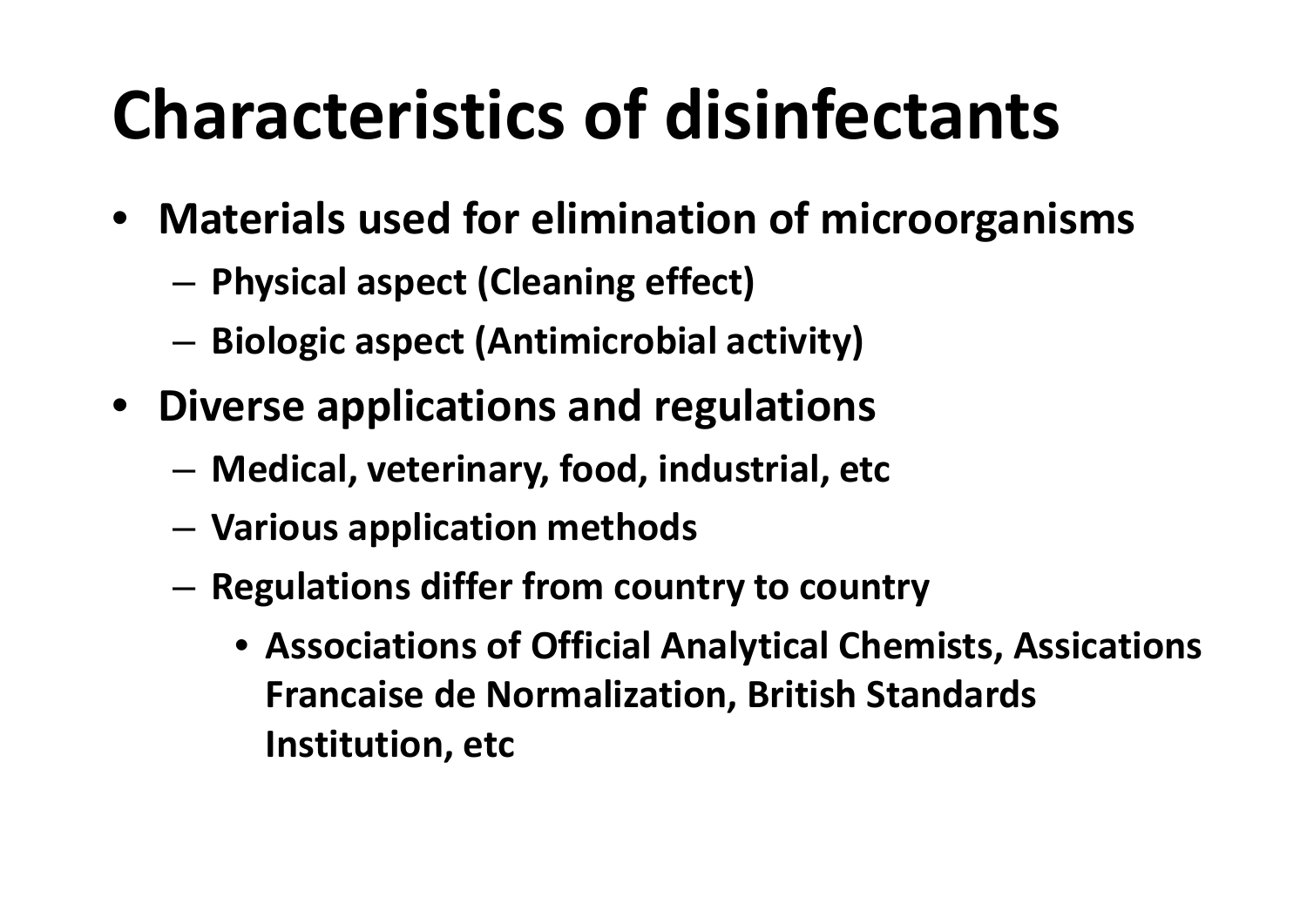#### **Factors involved in the activity of disinfectants**

- **Factors linked with the antimicrobial agents**
- **Factors linked with the microorganisms**
	- –**Nature of the microorganisms**
	- –**Physiologic state of the microorganisms**
	- –**Microbial communities (Flora) and biofilms**
	- **Natural and acquired resistance**
- **Physical, physicochemical, and chemical environment of microorganisms**
	- **Concentration**
	- **Temperature**
	- –**Presence of organic matter**
	- **Electrolytes**
	- **Additives and components of excipients**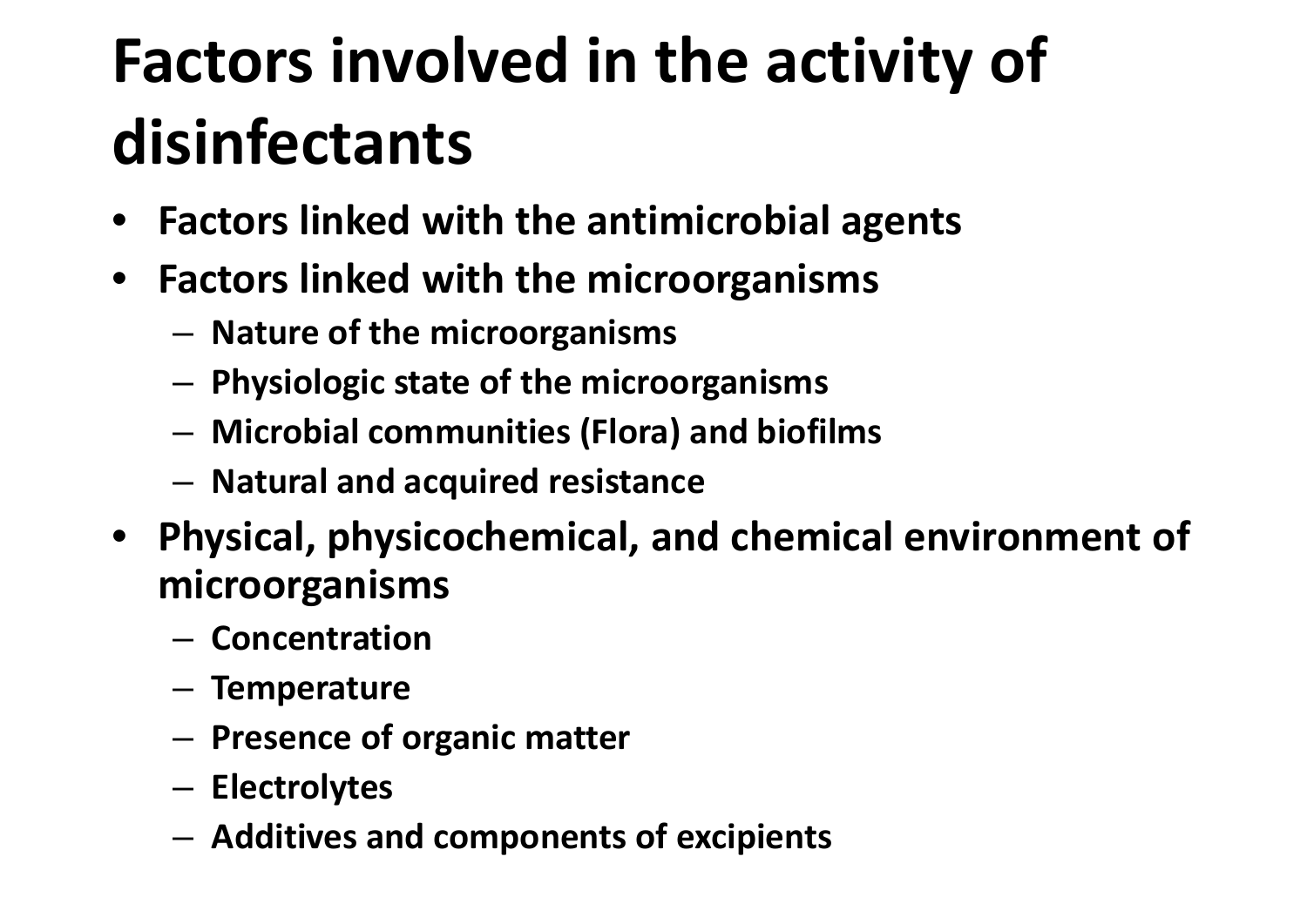#### **Factors interfering with evaluation tests and criteria for activity**

- **Test strains: Representativeness and reliability**
- **Criteria for activity**
- **Critical point in the test method**
	- –**Preparation of inocula**
	- **Neutralization or washing by membrane filtration**
	- **Detection and count of survivors**
		- **Quantitative recovery of microorganisms**
		- **Size of the sampling**
		- **Subculture and revival of survivors**
	- – **Physical parameters of exposure: time, temperature, humidity, pH**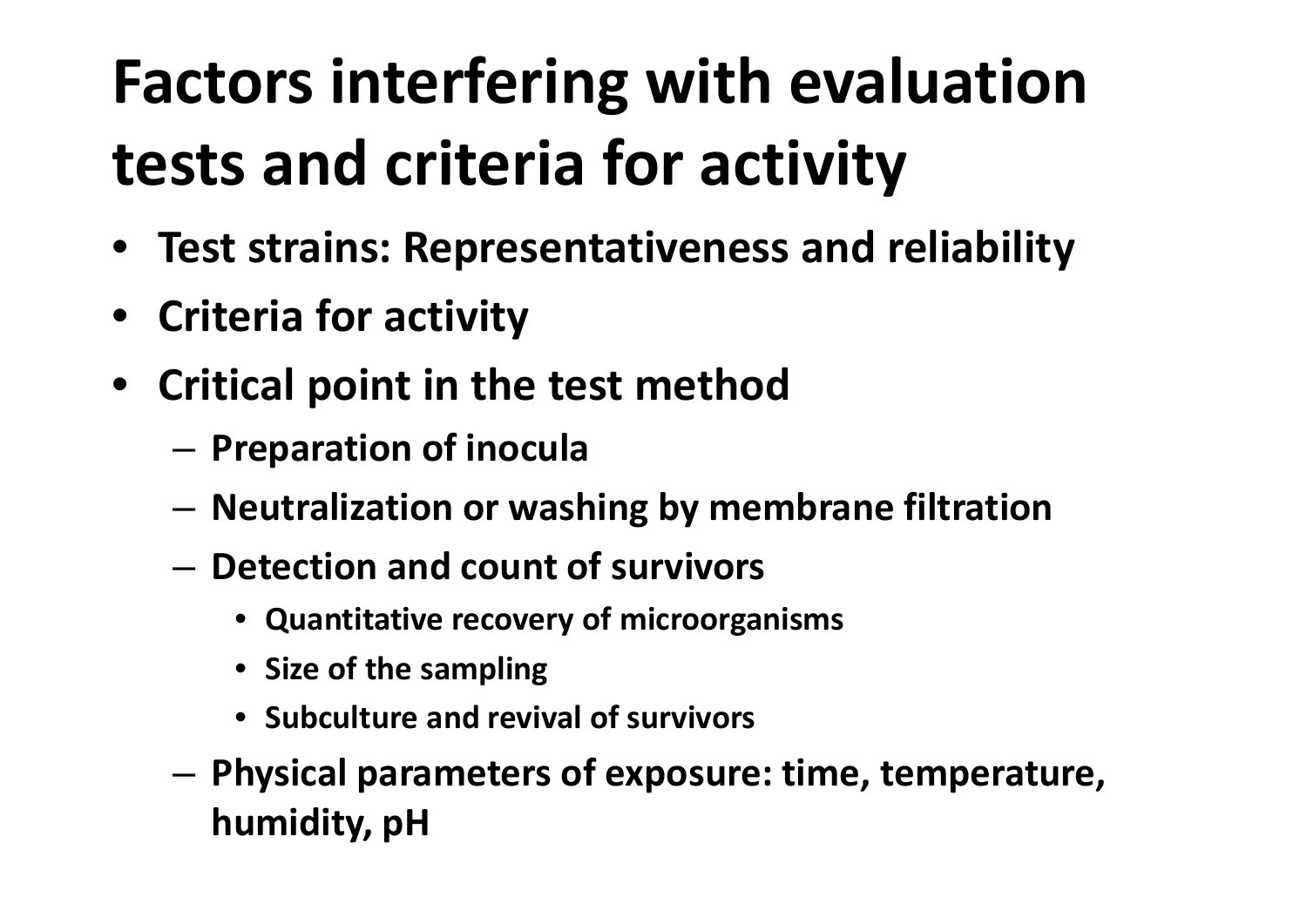#### **Characteristics of disinfectants tests**

- **Different from antimicrobial agent evaluation**
	- **Minimum inhibitory concentration cannot be used**
		- **Not inhibition but killing**
		- **Neutralizer or elimination of disinfectants required**
	- – **Different mechanisms and of activity**
		- **Non ‐linear killing curve of disinfectant**
		- **The rate of log killing decrease as the inoculum decrease**
	- –**Inhibitory effect and postexposure effect**
- $\bullet$  **Broad spectrum of efficiency according to in ‐use environment**
	- –**Time, concentration, pH and temperature**
	- **Type and amount of microorganisms**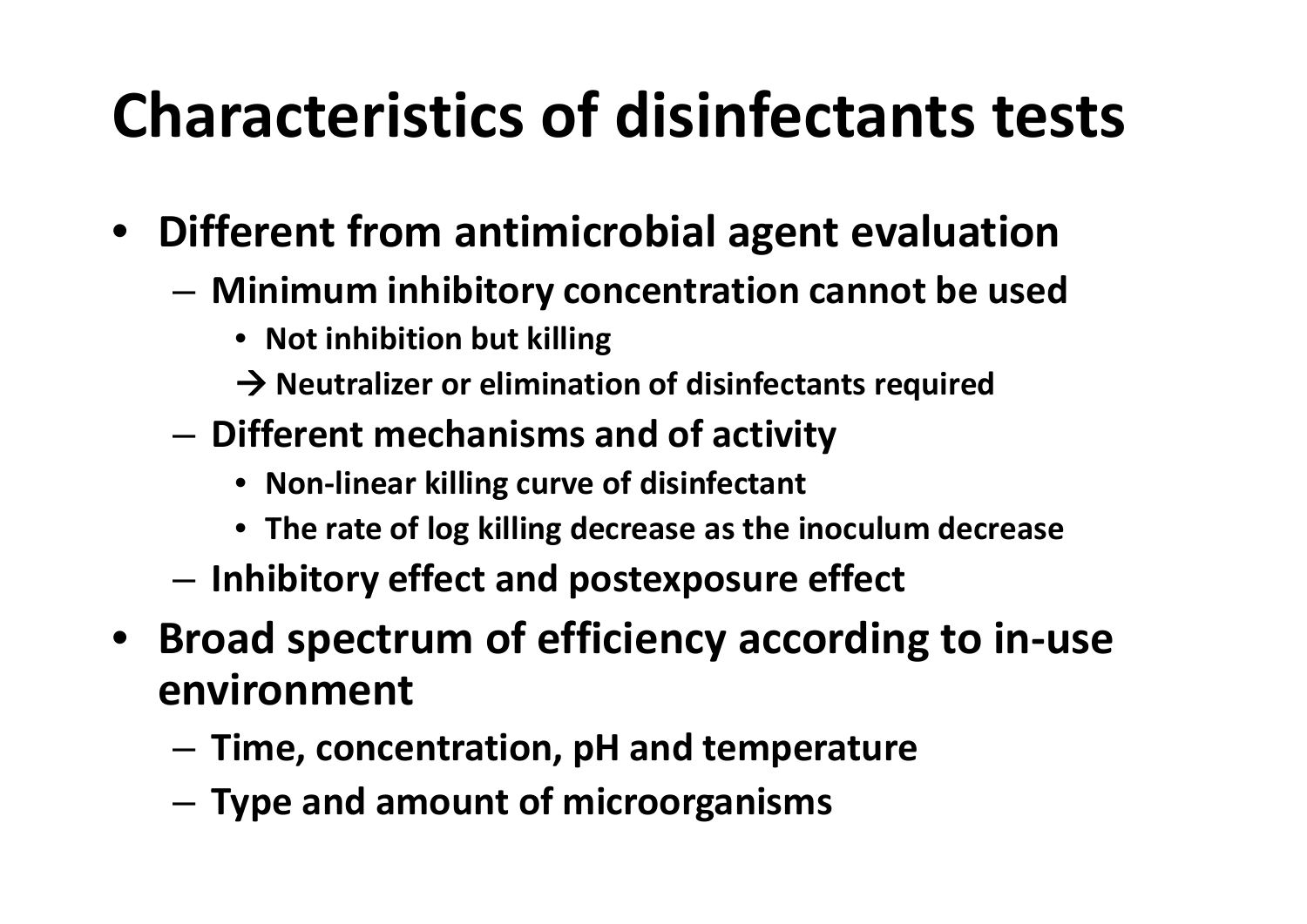- **No acceptable method for the objective evaluation of disinfection procedure**
- **Various and numerous specific test methods**
- $\bullet$  **Only extensive study of disinfectant capabilities**
	- – **Biologic aspect was evaluated**
		- **Bactericidal, fungicidal, viricidal, sporicidal effect, etc**
	- **Standard strains of different species should cover**
		- **A sufficiently large spectrum**
		- **At least the targeted area**
	- **Technical considerations**
		- **Standardized methods to obtain reproducible results**
		- **The means of detection of surviving microbes**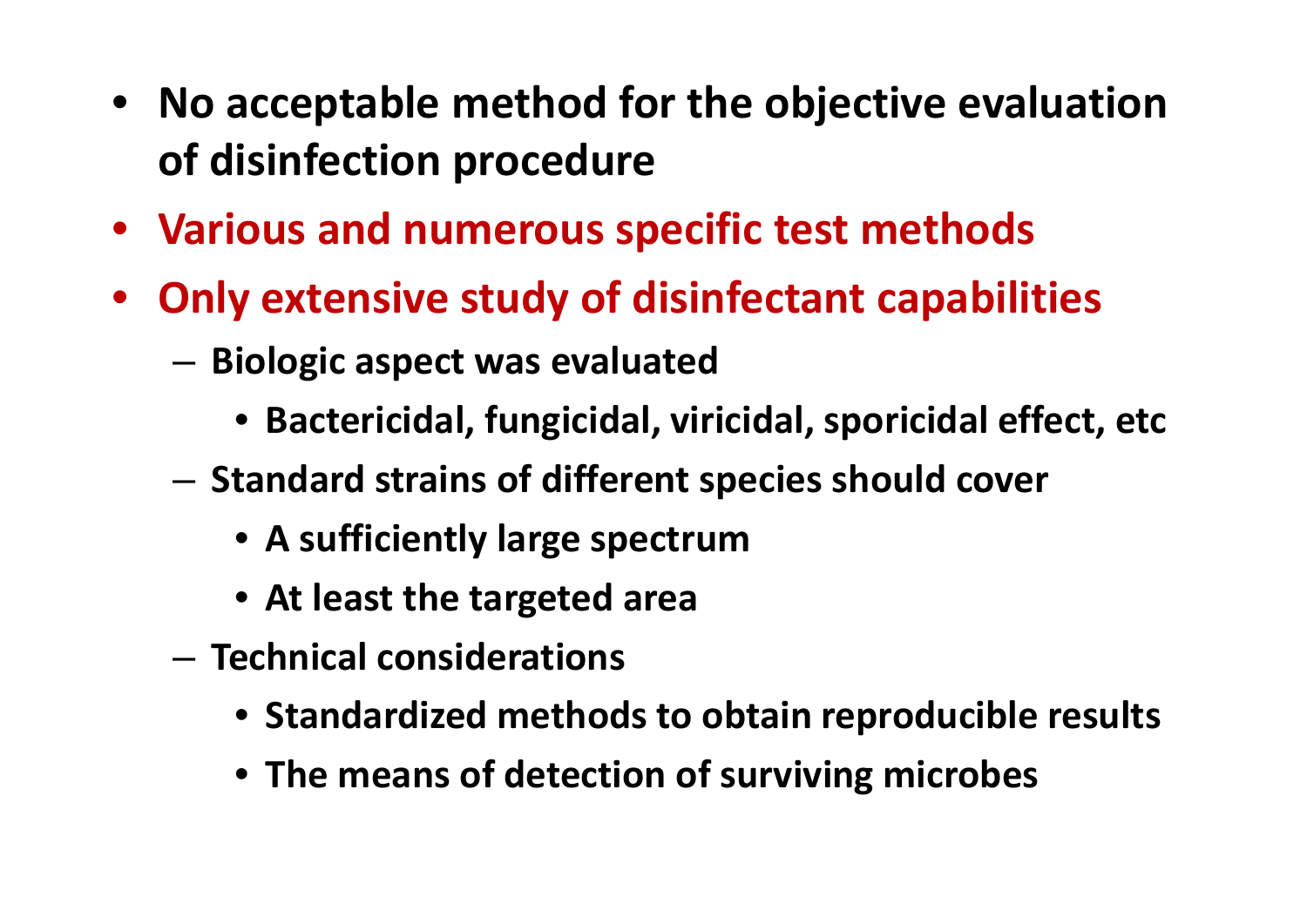#### **Classification based one the type of microorganisms**

- **Bactericidal test**
- **Mycobactericidal test**
	- **Tuberculocidal test**
- **Sporicidal test**
	- –**Bacterial spores are highly resistant to chemical agent**
- **Fungicidal test**
- **Virucidal test**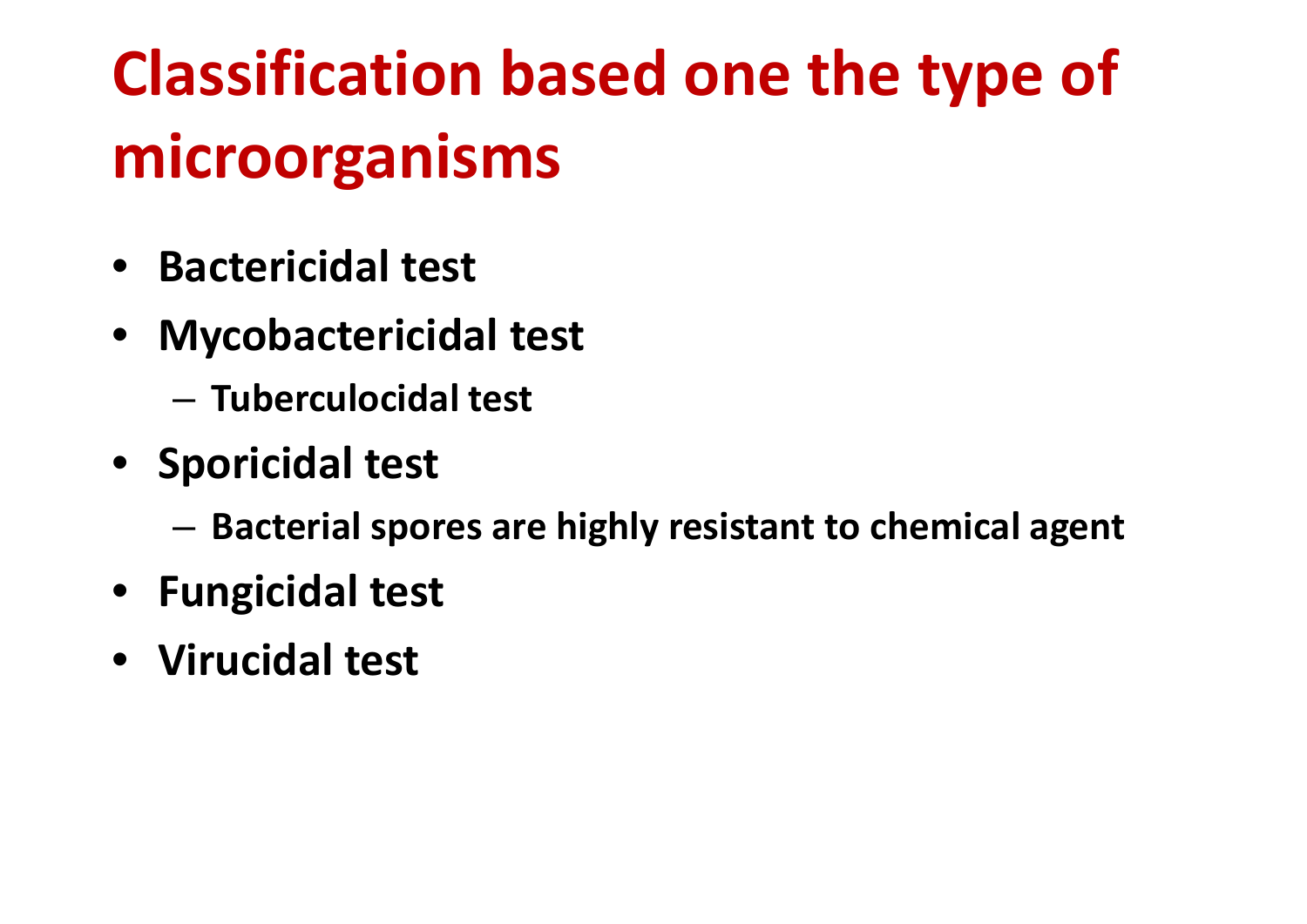#### **Bactericidal test**

| <b>Gram-positive bacteria</b> |                              | <b>Gram-negative bacteria</b>  |                                              |
|-------------------------------|------------------------------|--------------------------------|----------------------------------------------|
| S. aureus                     | AOAC, AFNOR, BSI, DGHM, CEN  | P. aeruginosa                  | AOAC, AFNOR, BSI, DGHM, CEN                  |
| E. faecium                    | <b>AOAC</b>                  | S. typhi and<br>S. cholerasuis | <b>AOAC and BSI</b>                          |
| E. faecalis                   | <b>Dutch suspension test</b> |                                | S. typhimurium Dutch suspension test and CEN |
| E. hirae                      | <b>AFNOR and CEN</b>         | P. mirabililis                 | <b>DGHM and Dutch suspension</b><br>test     |
|                               |                              | P. vulgaris                    | <b>BSI</b>                                   |
|                               |                              | E. coli                        | <b>AFNOR, DGHM and CEN</b>                   |

- •**Exposure time: 30 sec to 15 minutes**
- •**Interfering substance: simulating practical condition**
- $\bullet$  **Interpretation criteria**
	- **5‐log reduction in 5 minutes**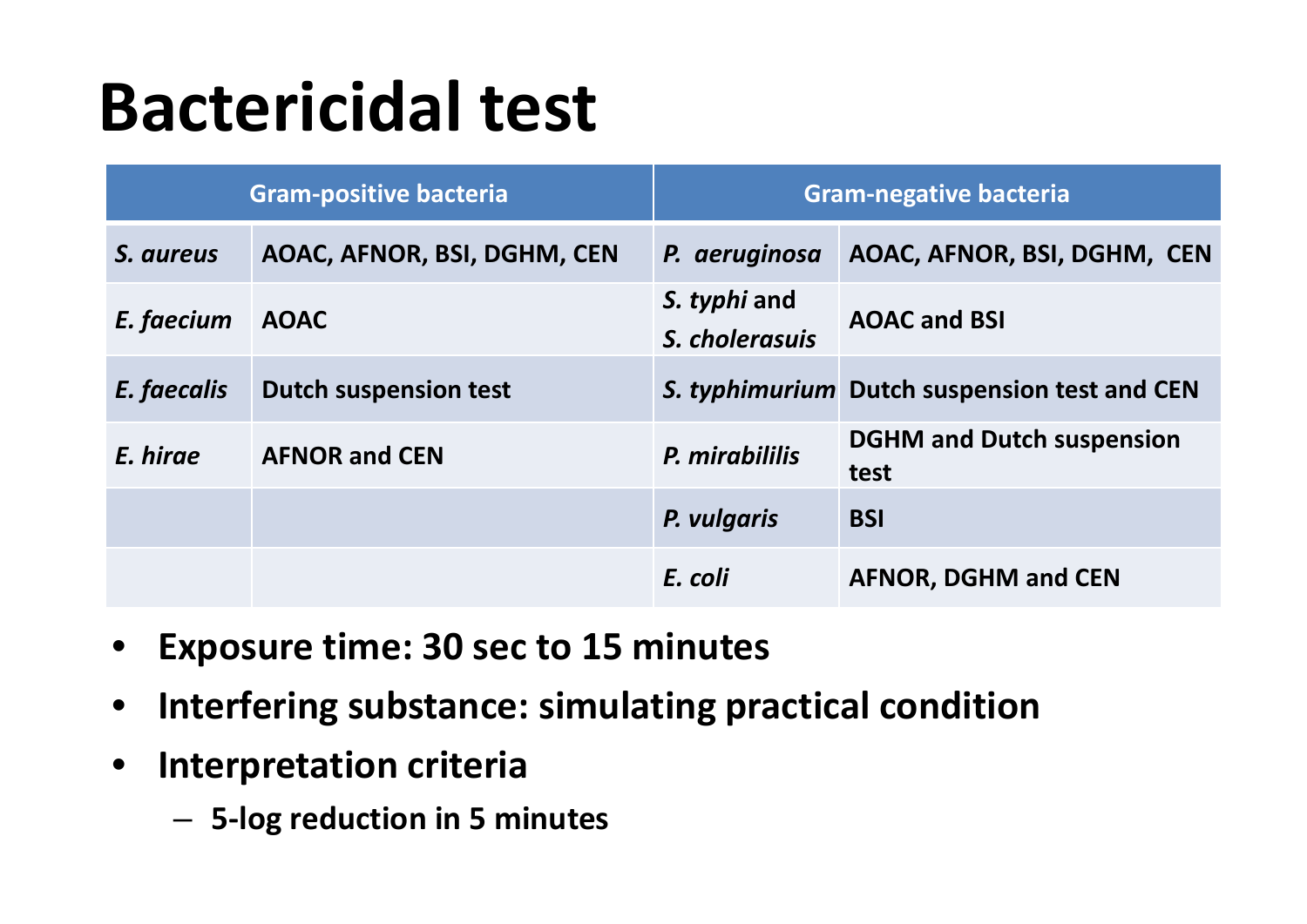### **Mycobactericidal test**

| <b>Tuberculocidal test</b> |                        | <b>Mycobactericidal test</b> |             |
|----------------------------|------------------------|------------------------------|-------------|
| <b>M.</b> tuberculosis     | <b>DGHM</b>            | <b>M. Smegmatis</b>          | <b>AOAC</b> |
| M. bovis BCG               | AOAC, EPA              | M. avium-intracellulare      | <b>CEN</b>  |
| M. terrae                  | <b>DGHM, CEN, AOAC</b> |                              |             |

#### • **Devices treated with**

- **2% horse serum (Proteinaceous load)**
- **10 5 to 10 6 CFU of** *M. terrae* **or other** *Mycobacteria* **spp.**
- $\bullet$  **Exposure time: 15 to 60 minutes**
	- **Vary according to the test strain**
- $\bullet$  **Interpretation criteria**
	- **4 ‐log reduction**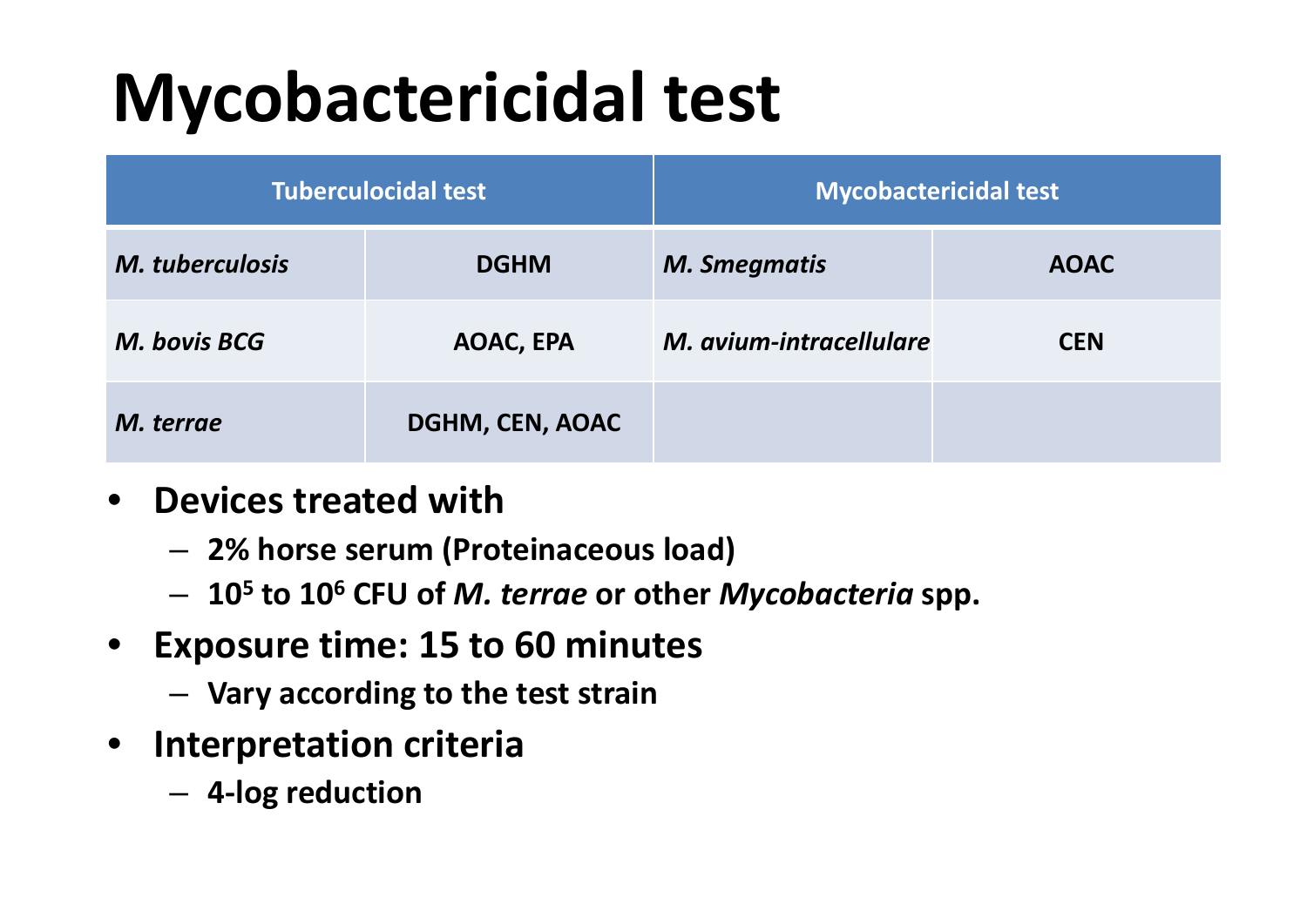### **Sporicidal test**

- **Test organisms**
	- –*B. cereus, B. subtilis* **and** *Clostridium sporogenes*
- **Spore inoculum is important**
	- –**Spore only, not vegetative cells**
	- **Heating the suspension for 1 to 5 min at 80 to 85°C**
- $\bullet$  **Interpretative criteria**
	- – **Basic activity test**
		- **5 ‐log reduction in 1 hour at 20 °C or in 5 min at 75 °C**
	- **Application test**
		- **3 ‐log reduction in 1 hour at 20 °C**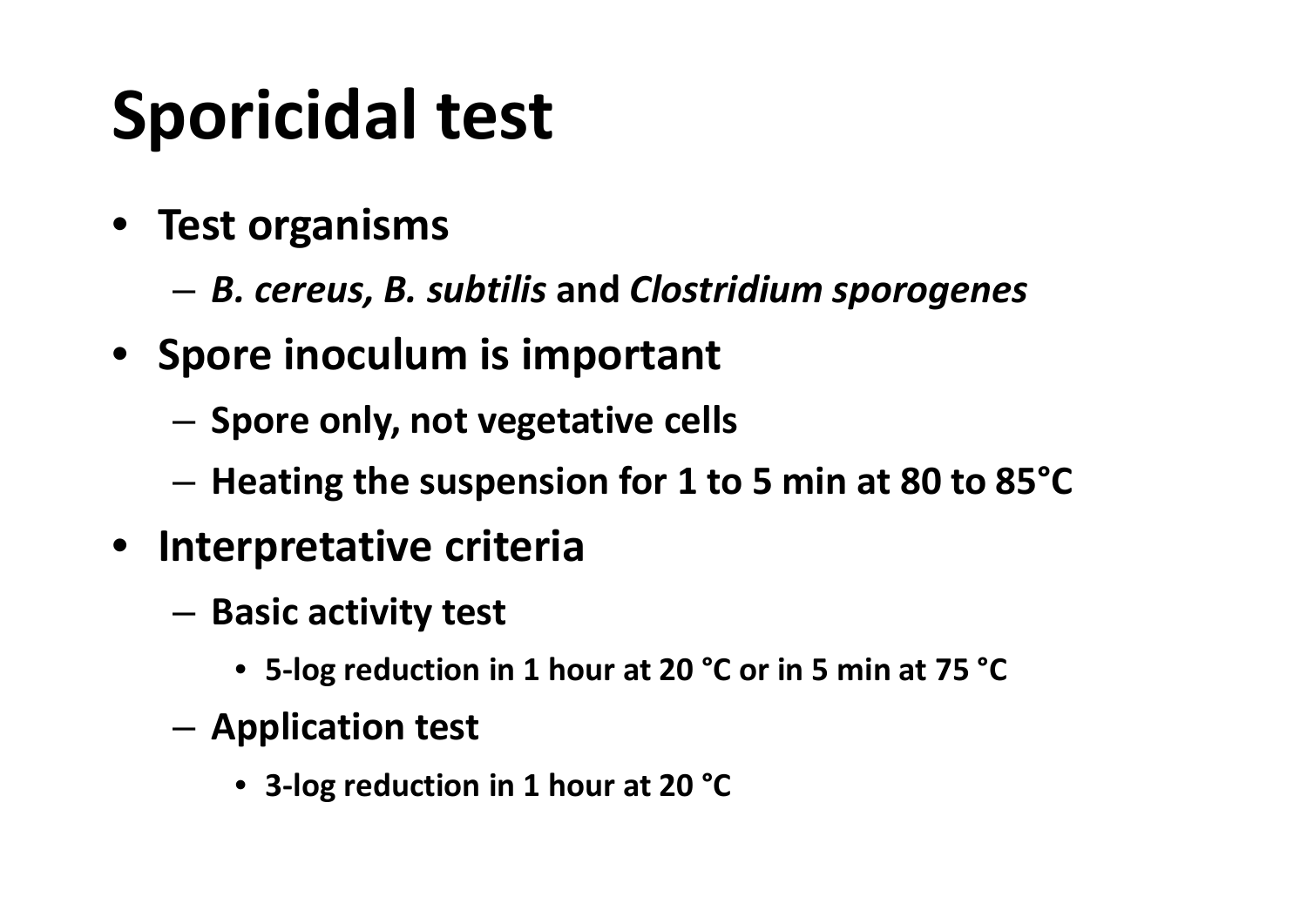### **Fungicidal activity**

| <b>Yeast form</b>       |                    | <b>Mold form</b>                   |                   |
|-------------------------|--------------------|------------------------------------|-------------------|
| <b>Candida albicans</b> | <b>AFNOR, DGHM</b> | <b>Aspergillus niger</b>           | <b>AFNOR, CEN</b> |
| Saccharomyces cerevisae | Dutch standard     | <b>Trichophyton mentagrophytes</b> | <b>DGHM, AOAC</b> |

- **Several test in many countries**
	- $-$  Suspension test
	- **Carrier test**
- **Interpretative criteria**
	- –**4‐log reduction in 15 minutes (or more)**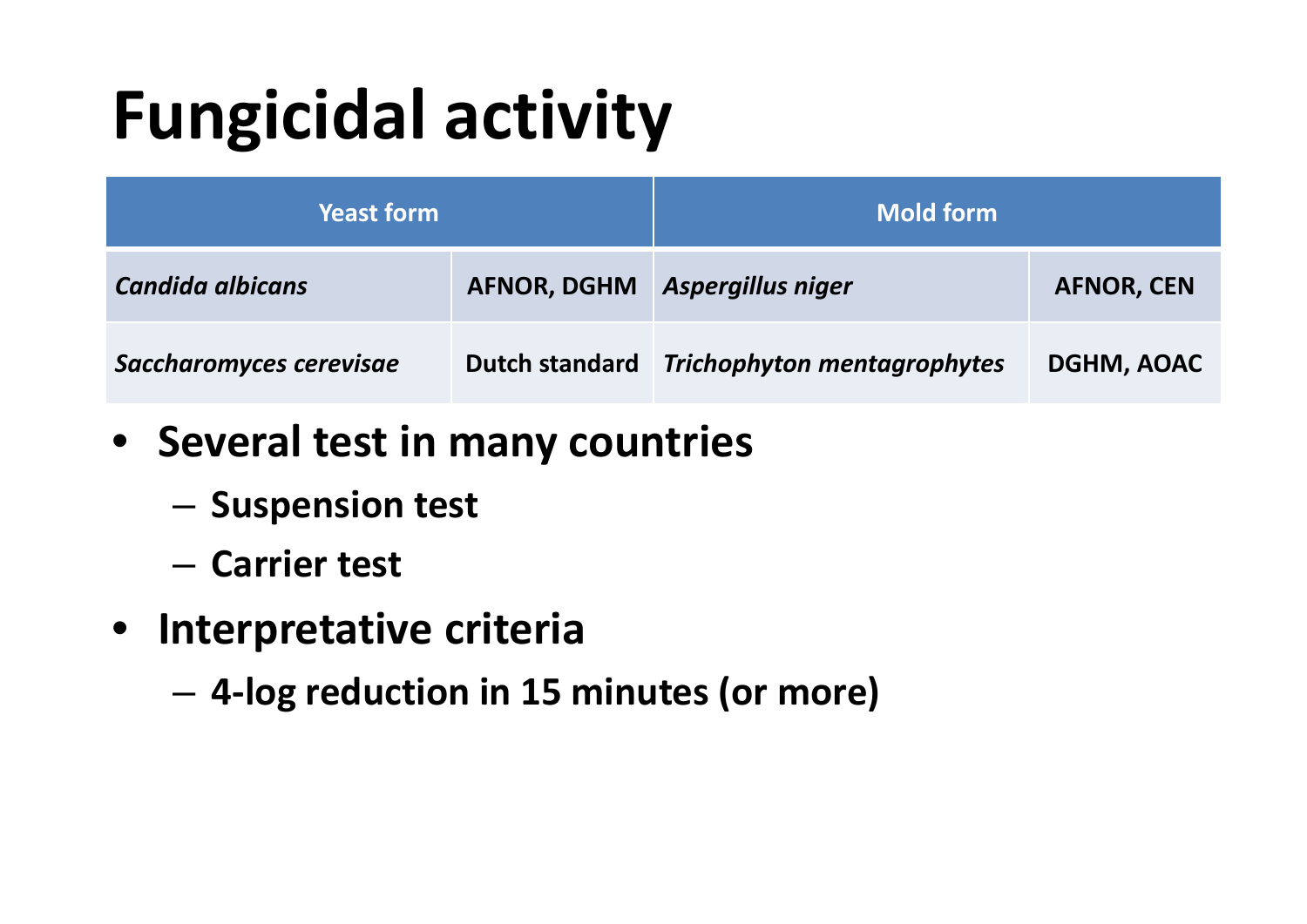### **Virucidal test**

- **Characteristics of virucidal test**
	- **Measurement of the infectious power of the virus**
	- **Difficulties in cell culture**
		- **Disinfectant itself is highly toxic**
		- **Cell lysis and inhibition of viral penetration and replication**
		- **Dilution of virus ‐disinfectant mixture required**
		- **Neutralizers can also have cytotoxic effects**
- **Tested organisms (AFNOR)**
	- **Enterovirus, adenovirus and poxvirus**
- **Interpretative criteria**
	- **4 ‐log reduction in 15 to 60 minutes**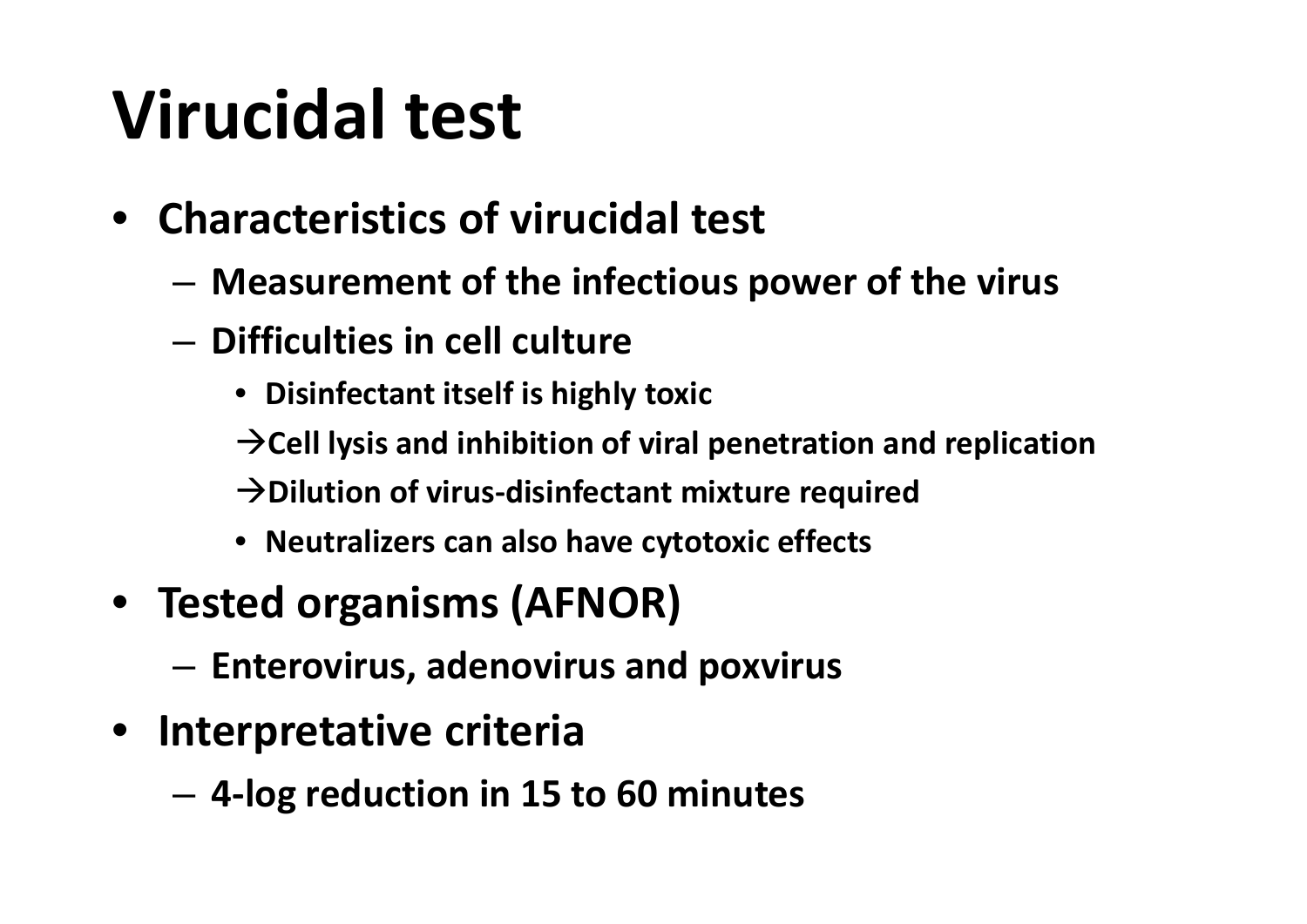### **Classification based on methodologic principle**

- **The experimental conditions precisely described**
	- **Contact time, temperature, interfering substances, reference strains and inoculum**
- **Insufficient reproducibility**
	- –**Repeatability (Within laboratory): 0.25 ≤ SD ≤ 1.21**
	- **Reproducibility (Between laboratory): 0.31 ≤ SD ≤ 1.54**
- **Types of methodologic test**
	- $-$  Suspension test
	- **Carrier test**
	- **In‐use and Field test**
	- **Test on Biofilms**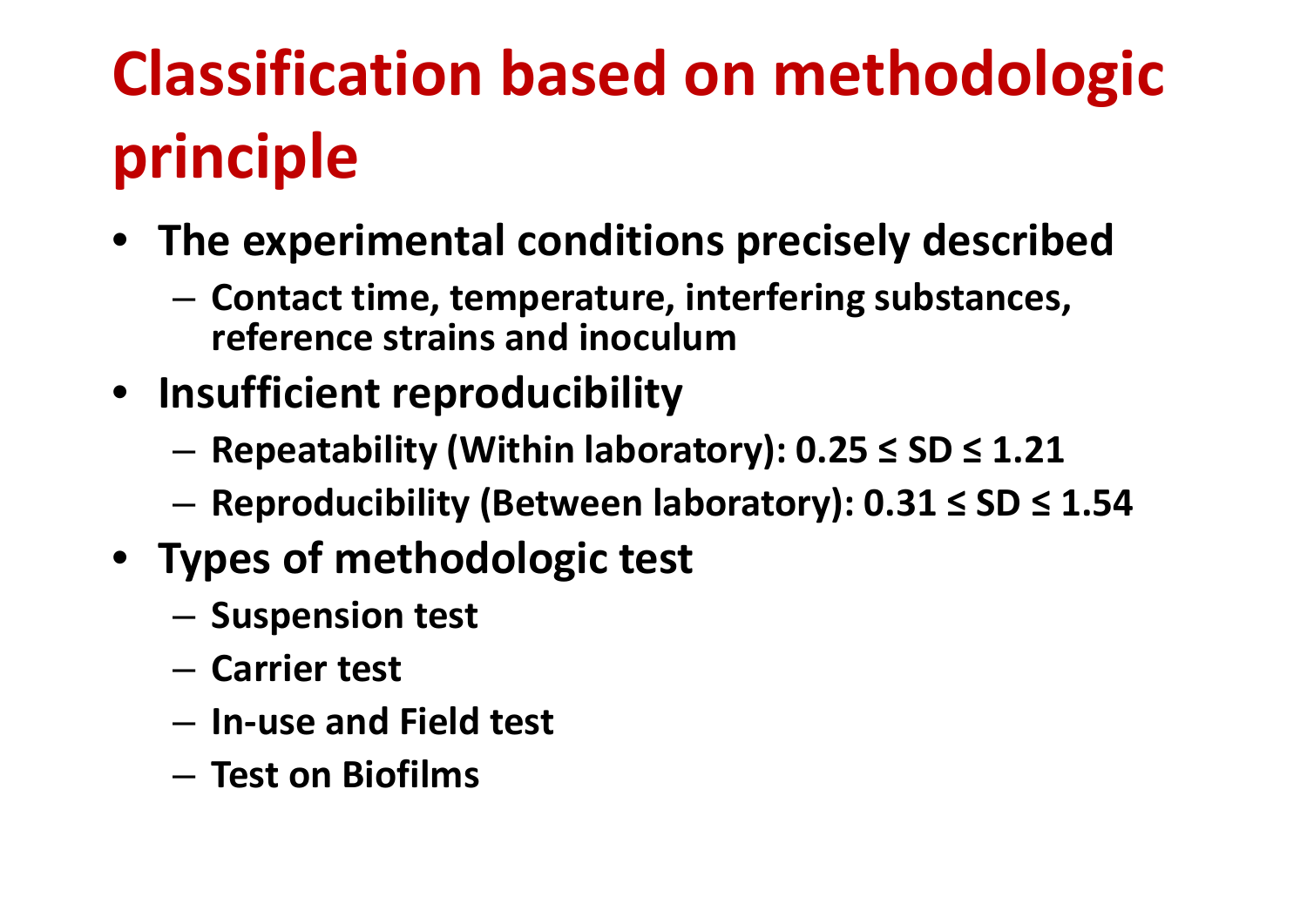#### **Suspension test**

- $\bullet$  **Objective**
	- **The potential activity of <sup>a</sup> disinfectant**
	- –**The activity in conditions simulating practice**
	- –**All types of microorganisms can be tested**
- **Method**
	- – **Mixing fixed volumes of known dilutions of disinfectant with <sup>a</sup> fixed volume of inoculum**
	- –**Defined contact time (Incubation)**
	- –**Culture for counting**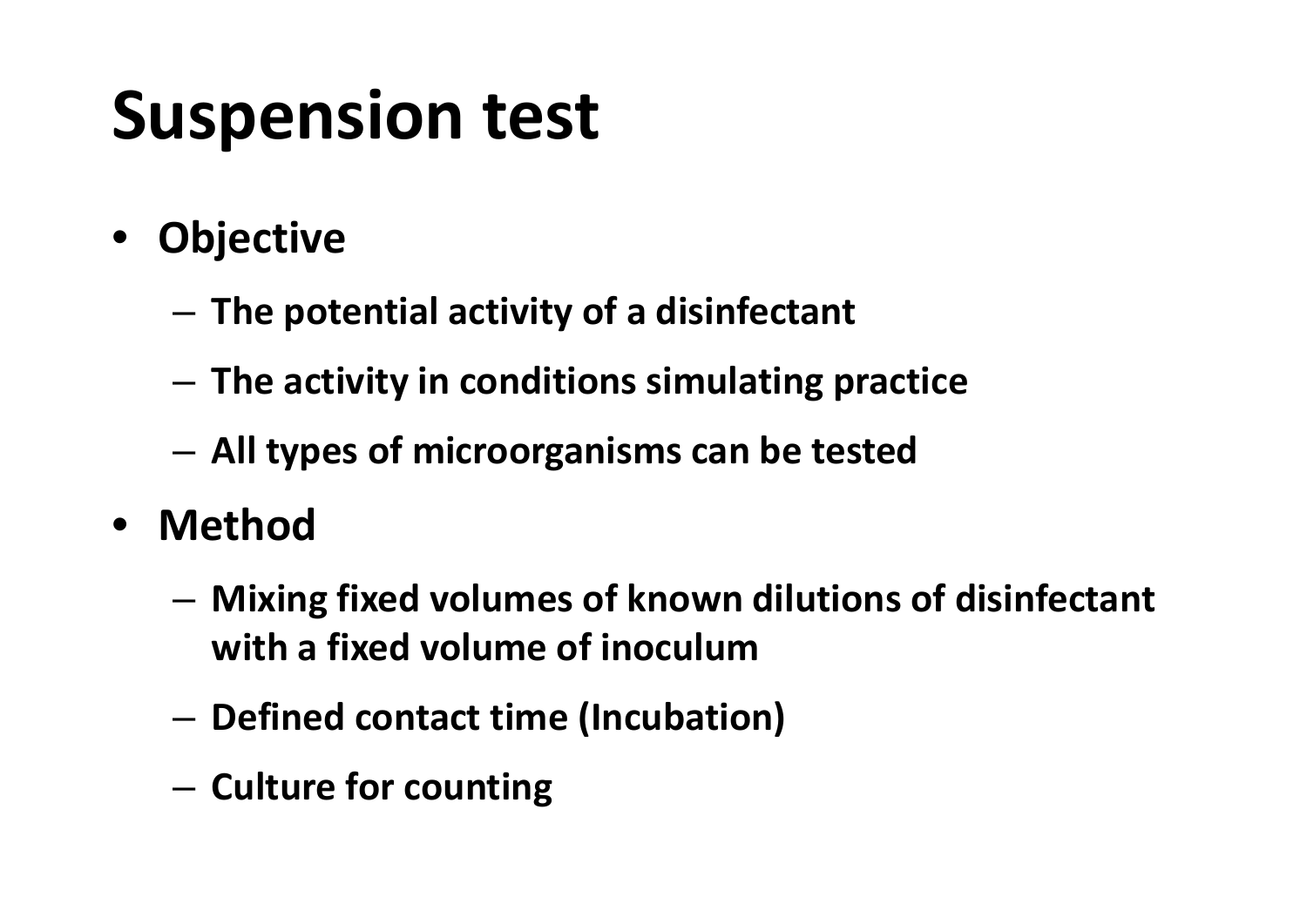### **Carrier test**

- **Objective**
	- **Disinfectants potentials for surface and instrument under conditions that simulate the application**
	- **Bacteria, fungi and spore can be tested**
- **Method**
	- – **Classified by the mode of application of the product**
		- **Disinfectant directly dropped on the carrier surface**
			- **Product used for surface disinfection (glass, stainless steel, plastic)**
			- **Recommended method and time at room temperature**
			- **After incubation, culture for survivor quantitation**
		- **Carrier immersed in the disinfectant dilution**
		- **Disinfectant dispersed by spraying or aerosol**
	- **Evaluated activity varied according to application method**
	- –**During drying step, some bacteria died Control required**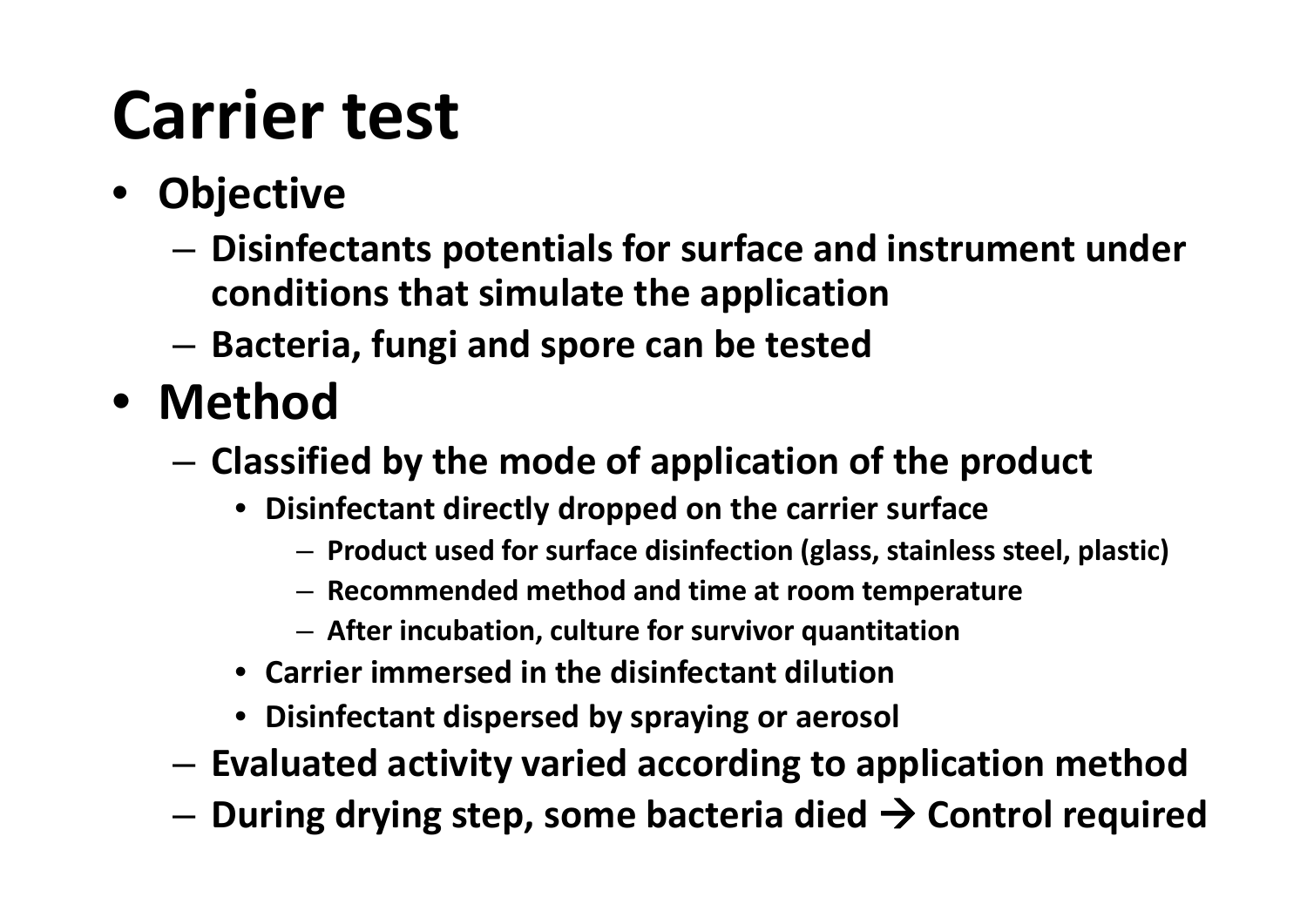### **In‐use and Field test**

- $\bullet$  **Objective**
	- –**Efficiency of <sup>a</sup> disinfectant applied to <sup>a</sup> defined procedure**
	- **Test of the disinfectant and procedure of application**
	- **Verify the application conditions in suspension or carrier test**
	- –**Difficulty in compare several procedures**
- **Method**
	- –**Test carried out in procedure in field such as hospitals, etc**
	- **After disinfection, residual contamination detected**
- $\bullet$  **Interpretation**
	- **Endpoint interpretation (No survivors)**
	- **Not quantitative approach to the reduction of the flora**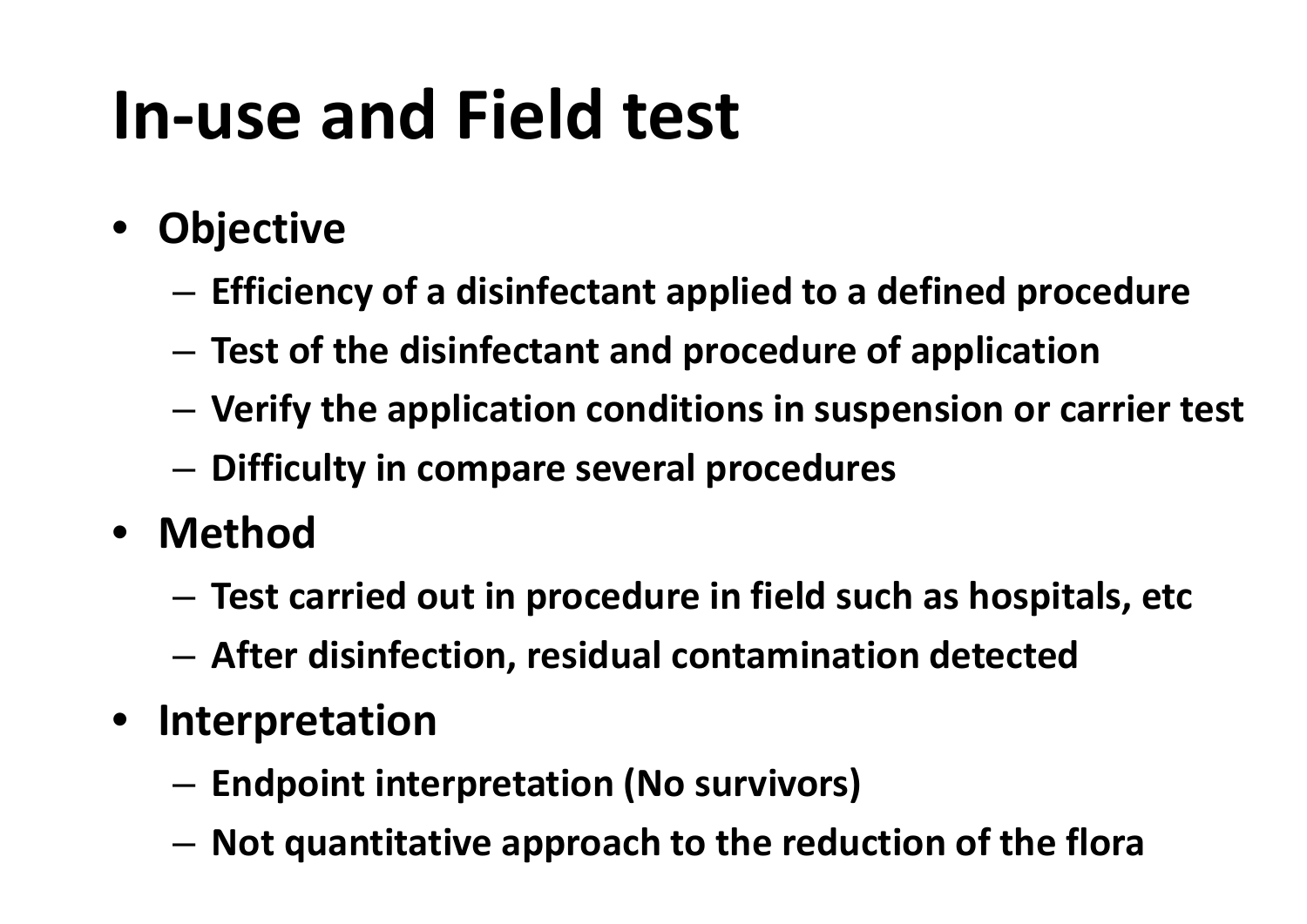#### **Classification based on the objective**

- **Basic test**
	- **To evaluate the intrinsic qualities of <sup>a</sup> disinfectants**
	- –**Bactericidal, fungicidal, sporicidal or virucidal tests**
- **Application test**
	- **To determine the best conditions of application**
	- –**Common and specified strains in <sup>a</sup> defined procedure**
	- –**Concentration, exposure time and temperature**
- **In‐use and field test**
	- **To evaluate the result of <sup>a</sup> disinfectant**
	- –**To verify the efficacy in <sup>a</sup> defined procedure**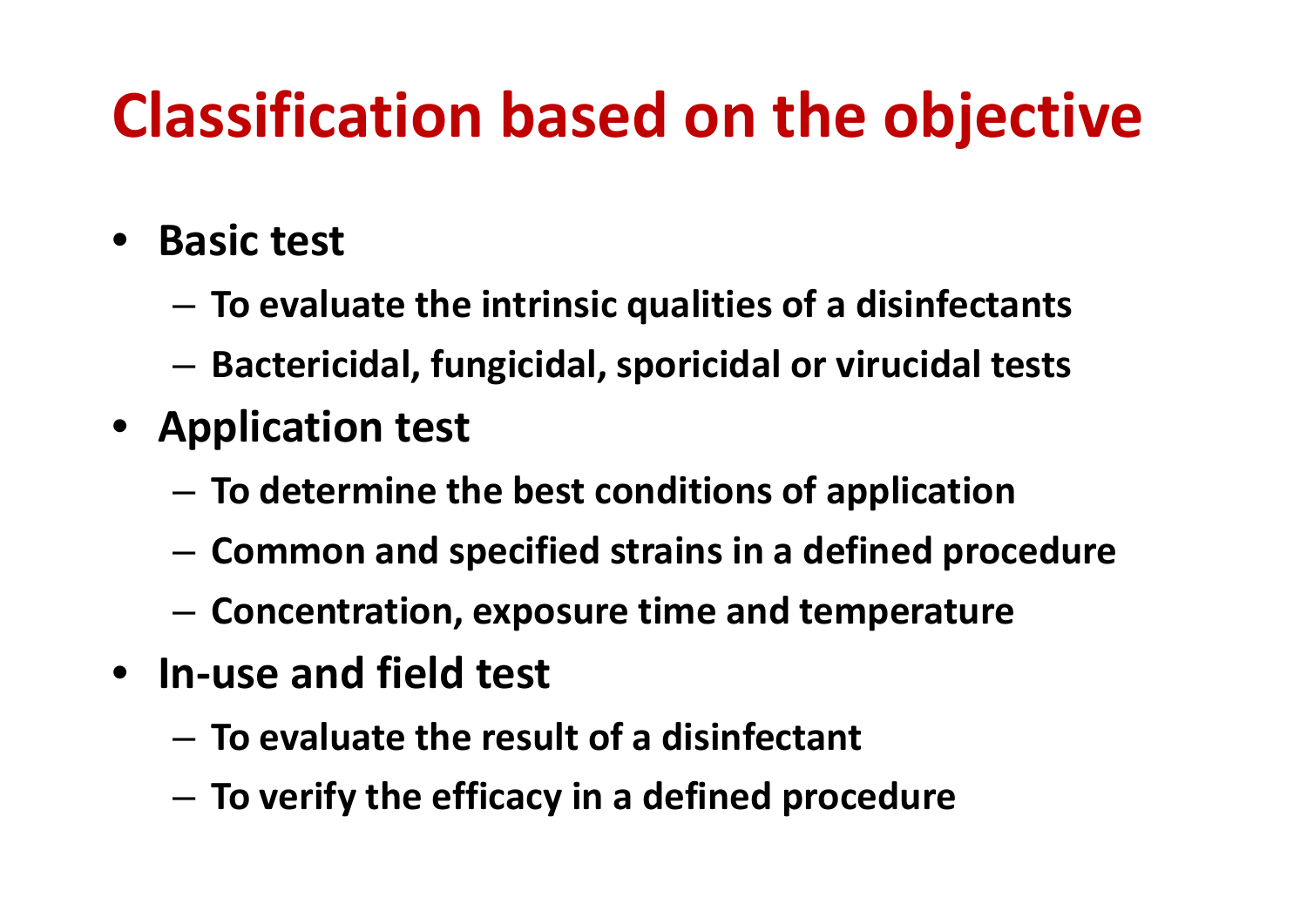#### **Basic bactericidal activity**

|                                                                | EN 1040 (1997) $-$ Phase 1 suspension test                                                                                                                                                             |                                                          |  |
|----------------------------------------------------------------|--------------------------------------------------------------------------------------------------------------------------------------------------------------------------------------------------------|----------------------------------------------------------|--|
| <b>Method and</b><br>reference                                 | <b>Dilution-neutralization</b><br>(Preferentially)                                                                                                                                                     | <b>Membrane filtration</b><br>(If neutralization failed) |  |
| <b>Objective</b>                                               | Basic bactericidal activity of chemical disinfectants and antiseptics<br>(Classification as bactericidal)                                                                                              |                                                          |  |
| <b>Strains</b>                                                 | P. aeruginosa ATCC 15442<br>S. aureus ATCC 6538                                                                                                                                                        |                                                          |  |
| <b>Inoculum</b>                                                | Adjusted suspension of agar culture obtained under specified<br>conditions<br>Number of viable cells in presence of antiseptic or disinfectant: 1.5<br>x 10 <sup>7</sup> to 5 x 10 <sup>7</sup> cfu/mL |                                                          |  |
| <b>Diluent for the</b><br>product and tested<br>concentrations | Distilled water; the product test solution is 1.25 times the required<br>test concentration (maximum tested 80%). At least three-dilutions<br>including at least two-dilutions in the active range     |                                                          |  |
| <b>Contact time and</b><br>temperature                         | 1, 5, 15, 30, 45, or 60 min at 20 <sup>°</sup> C                                                                                                                                                       |                                                          |  |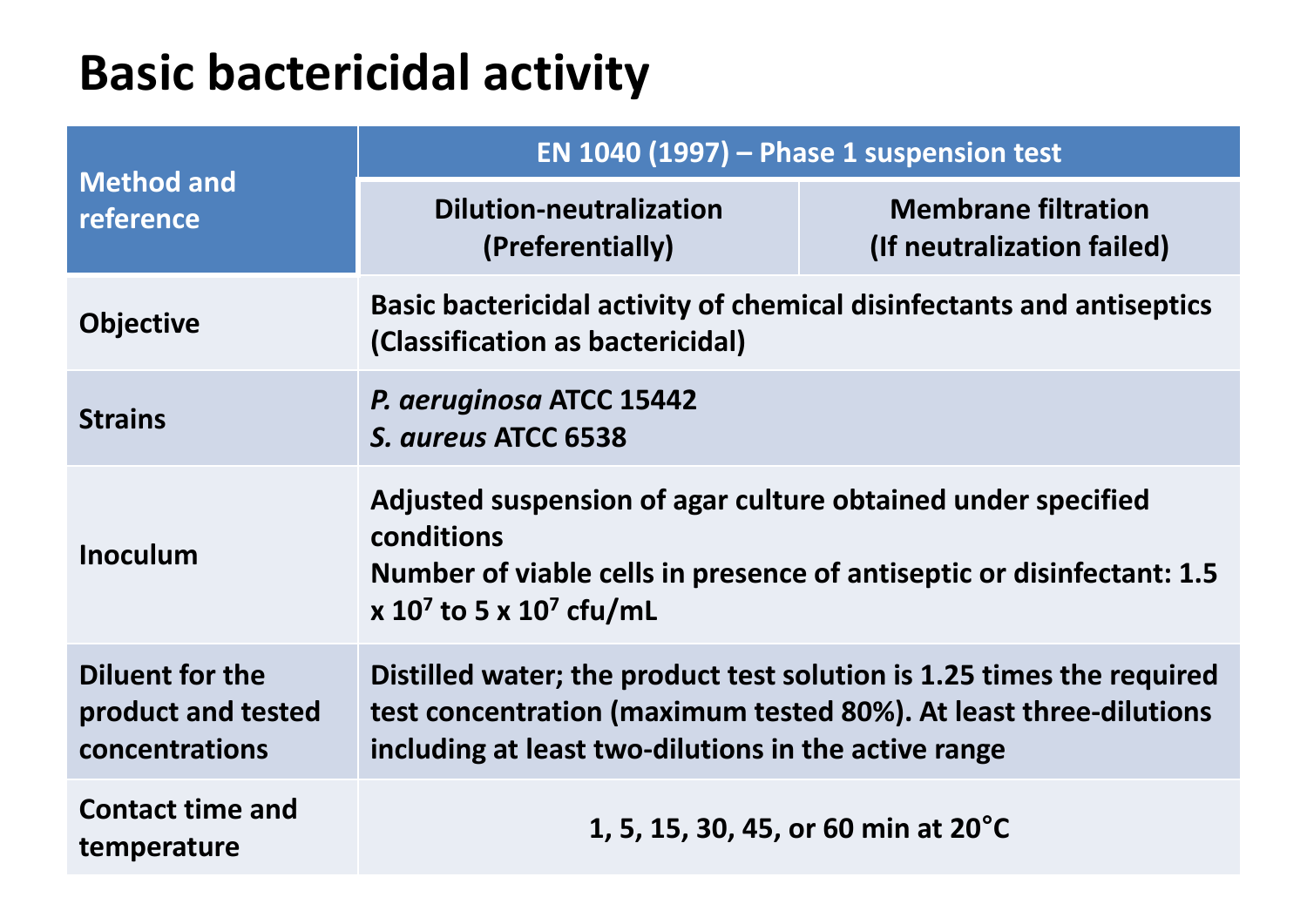| <b>Method and</b><br>reference                                    | <b>Dilution-neutralization</b><br>(Preferentially)                                                                                                                                                                                                                                                                                                                                                                                        | <b>Membrane filtration</b><br>(If neutralization failed)                                                                                                                                                |
|-------------------------------------------------------------------|-------------------------------------------------------------------------------------------------------------------------------------------------------------------------------------------------------------------------------------------------------------------------------------------------------------------------------------------------------------------------------------------------------------------------------------------|---------------------------------------------------------------------------------------------------------------------------------------------------------------------------------------------------------|
| <b>Elimination of the</b><br>tested product in<br>the subcultures | <b>Transfer of microorganism-</b><br>disinfectant mixture (1 mL) into<br>suitable neutralizer validated<br>simultaneously $-$ (Dilution: 1/10)                                                                                                                                                                                                                                                                                            | Transfer of microorganism-<br>disinfectant mixture (0.1 mL)<br>into filtration apparatus. Wash<br>under conditions validated<br>simultaneously with possible<br>use of neutralizer - (Dilution:<br>1/10 |
| <b>Count of survivors</b>                                         | Survivor count in the neutralized<br>mixture by inclusion in agar<br>medium                                                                                                                                                                                                                                                                                                                                                               | Membrane placed on agar<br>medium                                                                                                                                                                       |
| <b>Incubation</b>                                                 | Incubation at 36°C or 37°C for 48h                                                                                                                                                                                                                                                                                                                                                                                                        |                                                                                                                                                                                                         |
| <b>Interpretation</b>                                             | Check that all controls fit with the fixed values and that the<br>neutralizer (or the filtration procedure) is validated.<br>Calculate the reduction in viability. The product passes the test if it<br>demonstrates a 10 <sup>5</sup> (or more) reduction in viability within 60<br>minutes (or less) with both microoragnisms.<br>Further tests (phase 2, step 1 and step 2) are required to qualify<br>the product for a specific use. |                                                                                                                                                                                                         |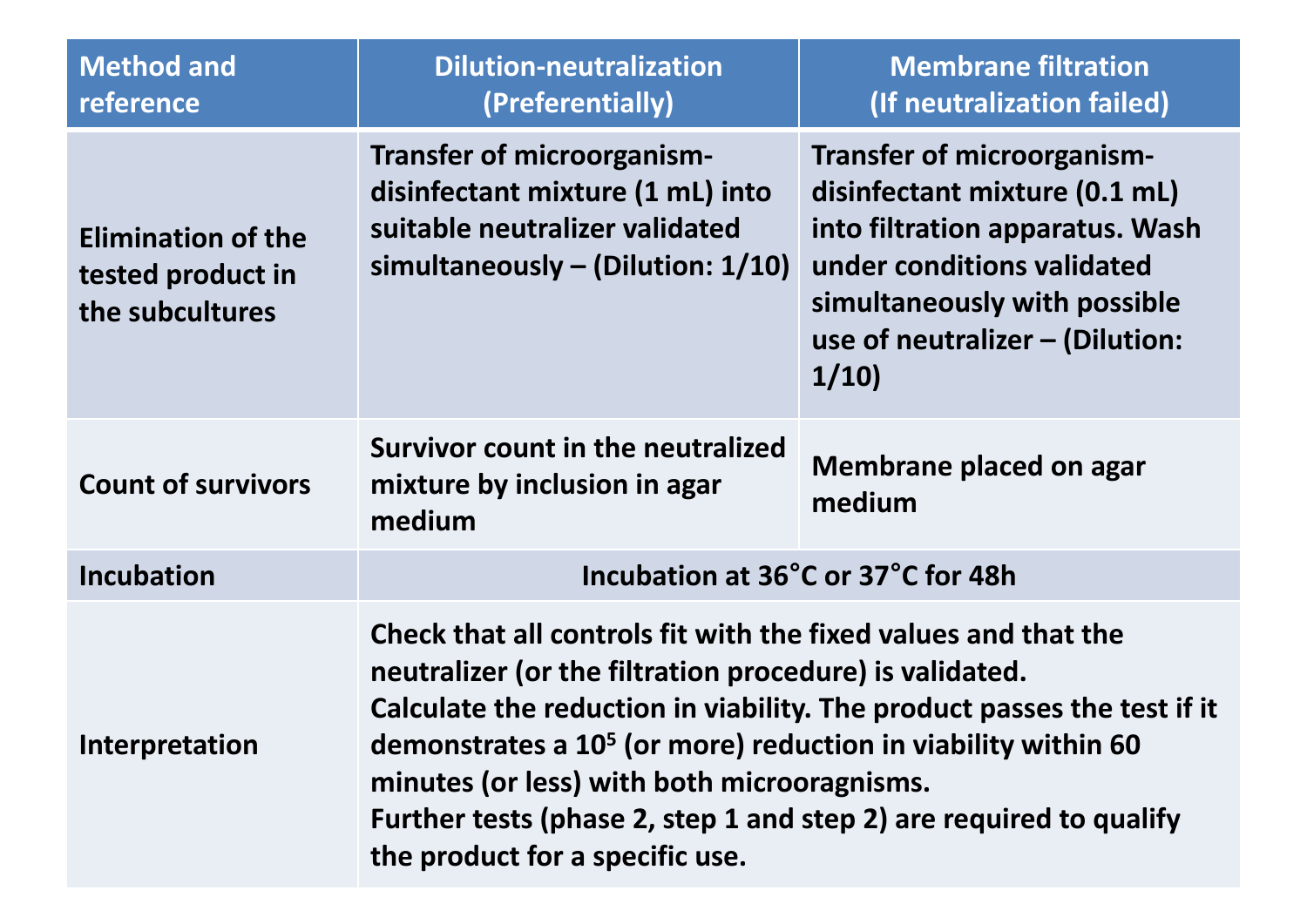#### **Basic fungicidal activity**

|                                                                | EN 1275 (1997) – Phase 1 suspension test                                                                                                                                                           |                                                          |  |
|----------------------------------------------------------------|----------------------------------------------------------------------------------------------------------------------------------------------------------------------------------------------------|----------------------------------------------------------|--|
| <b>Method and</b><br>reference                                 | <b>Dilution-neutralization</b><br>(Preferentially)                                                                                                                                                 | <b>Membrane filtration</b><br>(If neutralization failed) |  |
| <b>Objective</b>                                               | Basic fungicidal activity of chemical disinfectants and antiseptics<br>(Classification as fungicidal)                                                                                              |                                                          |  |
| <b>Strains</b>                                                 | C. albicans ATCC 10231<br>A. niger ATCC 16404                                                                                                                                                      |                                                          |  |
| <b>Inoculum</b>                                                | Adjusted suspension of agar culture obtained under specified<br>conditions<br>Number of viable cells in presence of antiseptic or disinfectant: 1.5<br>x $10^6$ to 5 x $10^6$ cfu/mL               |                                                          |  |
| <b>Diluent for the</b><br>product and tested<br>concentrations | Distilled water; the product test solution is 1.25 times the required<br>test concentration (maximum tested 80%). At least three-dilutions<br>including at least two-dilutions in the active range |                                                          |  |
| <b>Contact time and</b><br>temperature                         | 5, 15, 30 or 60 min at 20°C                                                                                                                                                                        |                                                          |  |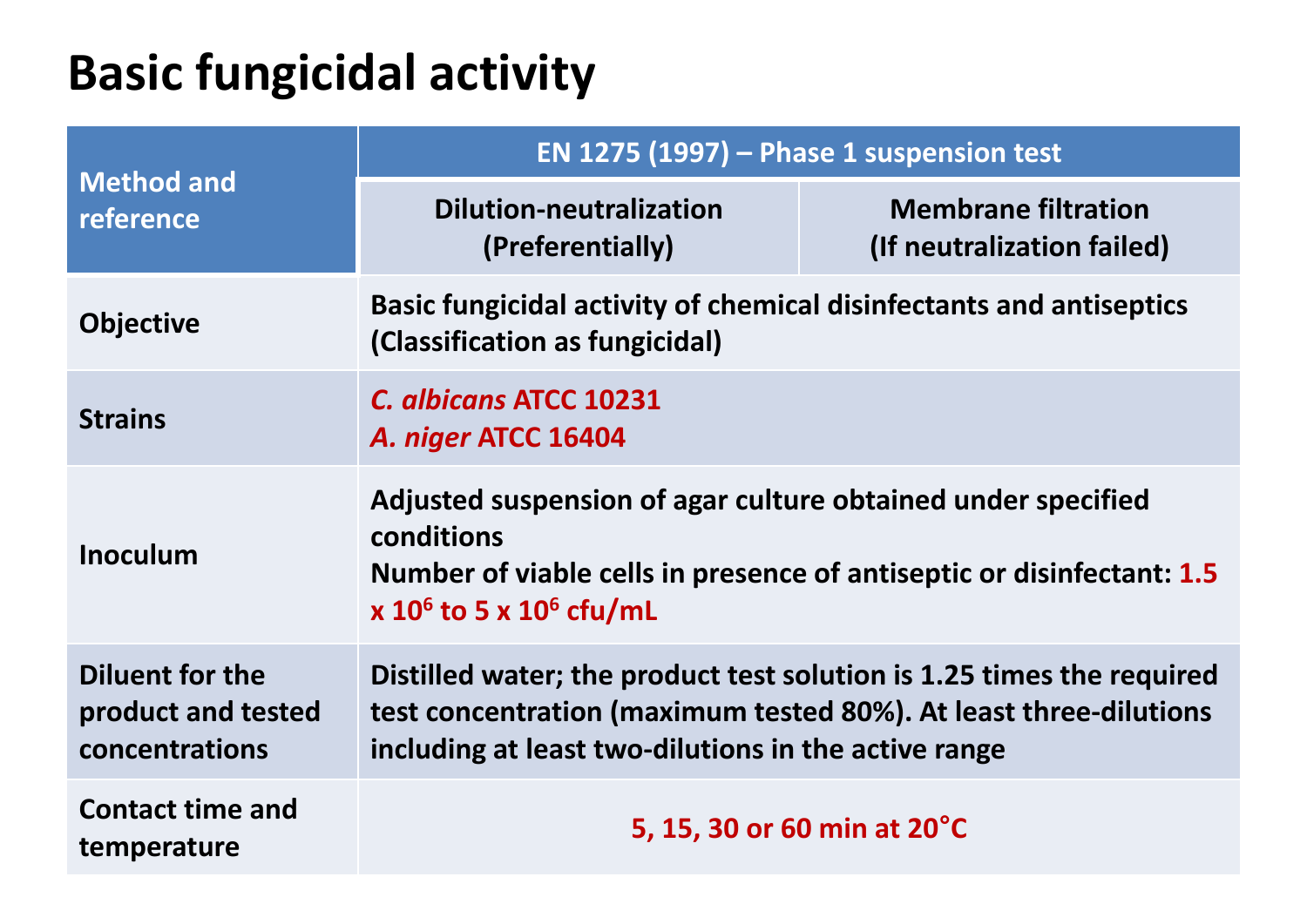| <b>Method and</b><br>reference                                    | <b>Dilution-neutralization</b><br>(Preferentially)                                                                                                                                                                                                                                                                                                                                                                                        | <b>Membrane filtration</b><br>(If neutralization failed)                                                                                                                                                |
|-------------------------------------------------------------------|-------------------------------------------------------------------------------------------------------------------------------------------------------------------------------------------------------------------------------------------------------------------------------------------------------------------------------------------------------------------------------------------------------------------------------------------|---------------------------------------------------------------------------------------------------------------------------------------------------------------------------------------------------------|
| <b>Elimination of the</b><br>tested product in<br>the subcultures | <b>Transfer of microorganism-</b><br>disinfectant mixture (1 mL) into<br>suitable neutralizer validated<br>simultaneously $-$ (Dilution: $1/10$ )                                                                                                                                                                                                                                                                                         | Transfer of microorganism-<br>disinfectant mixture (0.1 mL)<br>into filtration apparatus. Wash<br>under conditions validated<br>simultaneously with possible<br>use of neutralizer - (Dilution:<br>1/10 |
| <b>Count of survivors</b>                                         | Survivor count in the neutralized<br>mixture by inclusion in agar<br>medium                                                                                                                                                                                                                                                                                                                                                               | Membrane placed on agar<br>medium                                                                                                                                                                       |
| <b>Incubation</b>                                                 | Incubation at 30°C (Further 24h or more with A. niger)                                                                                                                                                                                                                                                                                                                                                                                    |                                                                                                                                                                                                         |
| <b>Interpretation</b>                                             | Check that all controls fit with the fixed values and that the<br>neutralizer (or the filtration procedure) is validated.<br>Calculate the reduction in viability. The product passes the test if it<br>demonstrates a 10 <sup>4</sup> (or more) reduction in viability within 60<br>minutes (or less) with both microoragnisms.<br>Further tests (phase 2, step 1 and step 2) are required to qualify<br>the product for a specific use. |                                                                                                                                                                                                         |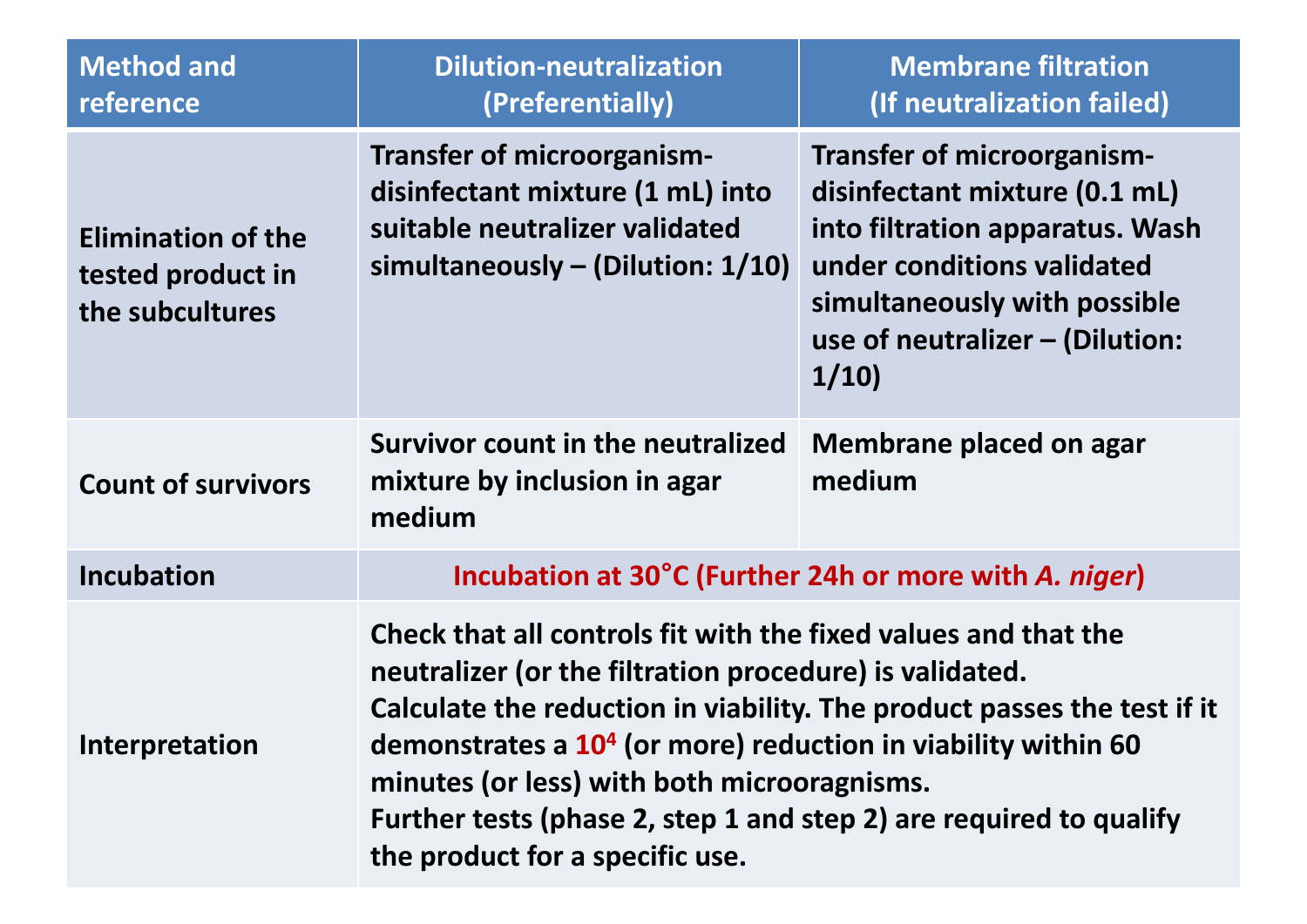#### **Application test: bactericidal acitivity**

|                                | EN 1276 (1997) – Phase 2 Step 1 suspension test                                                                                                                                                                                                             |                                                          |  |
|--------------------------------|-------------------------------------------------------------------------------------------------------------------------------------------------------------------------------------------------------------------------------------------------------------|----------------------------------------------------------|--|
| <b>Method and</b><br>reference | <b>Dilution-neutralization</b><br>(Preferentially)                                                                                                                                                                                                          | <b>Membrane filtration</b><br>(If neutralization failed) |  |
| <b>Objective</b>               | Bactericidal activity of chemical disinfectants and antiseptics used<br>in food, industrial, domestic, and institutional areas                                                                                                                              |                                                          |  |
| <b>Strains</b>                 | P. aeruginosa ATCC 15442<br><b>E. coli ATCC 10536</b><br>S. aureus ATCC 6538<br><b>E. hirge ATCC 10541</b><br>Additional strains: S. typhimurium, Lactobacillus brevis, E. cloacae<br>or any suitable strain according to the prescriptions of the standard |                                                          |  |
| <b>Inoculum</b>                | Adjusted suspension of agar culture obtained under specified<br>conditions<br>Number of viable cells in presence of antiseptic or disinfectant: 1.5<br>x 10 <sup>7</sup> to 5 x 10 <sup>7</sup> cfu/mL                                                      |                                                          |  |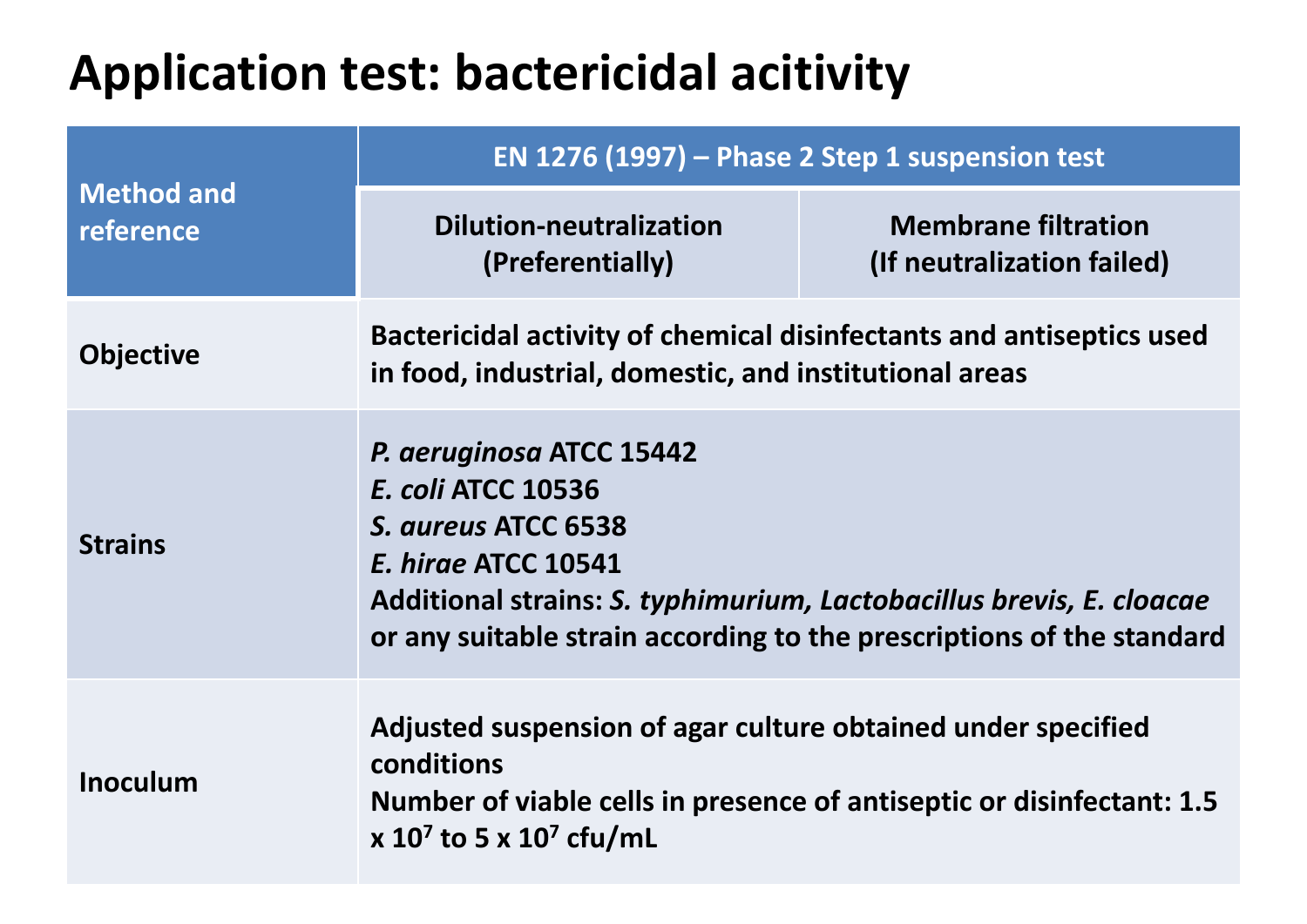| <b>Method and</b><br>reference                                    | <b>Dilution-neutralization</b><br>(Preferentially)                                                                                                                                                                                                                                | <b>Membrane filtration</b><br>(If neutralization failed)                                                                                                                                                       |
|-------------------------------------------------------------------|-----------------------------------------------------------------------------------------------------------------------------------------------------------------------------------------------------------------------------------------------------------------------------------|----------------------------------------------------------------------------------------------------------------------------------------------------------------------------------------------------------------|
| <b>Diluent for the</b><br>product and tested<br>concentrations    | Standardized hard water (Distilled water for products ready to use).<br>The product test solution is 1.25 times the required test<br>concentration (maximum tested 80%). At least three-dilutions<br>including at least one in the active range and one in the inactive<br>range. |                                                                                                                                                                                                                |
| <b>Interfering</b><br>substances                                  | Bovine albumin: clean (0.3 g/L) and dirty (3 g/L) conditions;<br>skimmed milk (1% v/v); yeast extract; sucrose; buffers, sodium<br>laury sulfate according to the use of the product                                                                                              |                                                                                                                                                                                                                |
| <b>Contact time and</b><br>temperature                            | 5 min and additional time: 1, 15, 30, and 60 min<br>20°C and additional temperatures: 4°C, 10°C, or 40°C                                                                                                                                                                          |                                                                                                                                                                                                                |
| <b>Elimination of the</b><br>tested product in<br>the subcultures | <b>Transfer of microorganism-</b><br>disinfectant mixture (1 mL) into<br>suitable neutralizer validated<br>simultaneously $-$ (Dilution: 1/10)                                                                                                                                    | <b>Transfer of microorganism-</b><br>disinfectant mixture (0.1 mL)<br>into filtration apparatus. Wash<br>under conditions validated<br>simultaneously with possible<br>use of neutralizer - (Dilution:<br>1/10 |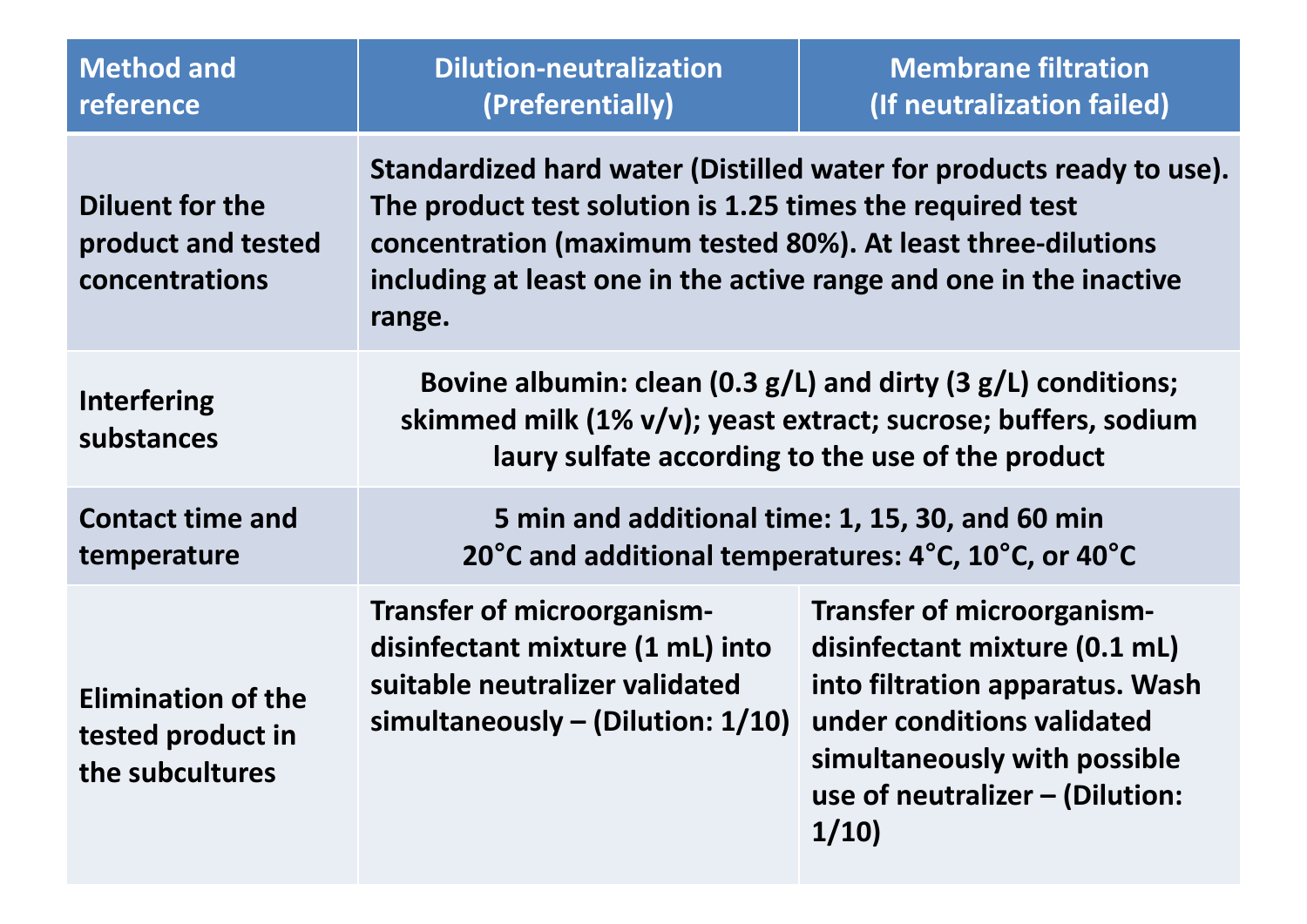| <b>Method and</b><br>reference | <b>Dilution-neutralization</b><br>(Preferentially)                                                                                                                                                                                                                                                                                                                                                                                                                                                                                                                                                                                                                                                                                                                                                                                                                                                                           | <b>Membrane filtration</b><br>(If neutralization failed) |
|--------------------------------|------------------------------------------------------------------------------------------------------------------------------------------------------------------------------------------------------------------------------------------------------------------------------------------------------------------------------------------------------------------------------------------------------------------------------------------------------------------------------------------------------------------------------------------------------------------------------------------------------------------------------------------------------------------------------------------------------------------------------------------------------------------------------------------------------------------------------------------------------------------------------------------------------------------------------|----------------------------------------------------------|
| <b>Count of survivors</b>      | Survivor count in the neutralized<br>mixture by inclusion in agar<br>medium                                                                                                                                                                                                                                                                                                                                                                                                                                                                                                                                                                                                                                                                                                                                                                                                                                                  | <b>Membrane placed on agar</b><br>medium                 |
| <b>Incubation</b>              | Incubation at 36°C or 37°C for 48h (or adapted conditions for<br>additional strains)                                                                                                                                                                                                                                                                                                                                                                                                                                                                                                                                                                                                                                                                                                                                                                                                                                         |                                                          |
| Interpretation                 | Check that all controls fit with the fixed values and that the<br>neutralizer (or the filtration procedure) is validated.<br>Calculate the reduction in viability for each strain and each<br>experimental condition.<br>• For general application: the product is bactericidal at the<br>concentration that demonstrates a 10 <sup>5</sup> (or more) reduction in<br>viability within 5 min at 20°C, in clean or dirty condition, with each<br>of the four reference strains.<br>• For specific application: the product is bactericidal at the<br>concentration that demonstrates a 10 <sup>5</sup> (or more) reduction in<br>viability within 5 min at 20°C, with each of the four reference<br>strains and, if needed, with additional strains, in additional<br>experimental conditions (exposure time, temperature, interfering<br>substances).<br>Further tests (phase 2, step 2) are required to qualify the product |                                                          |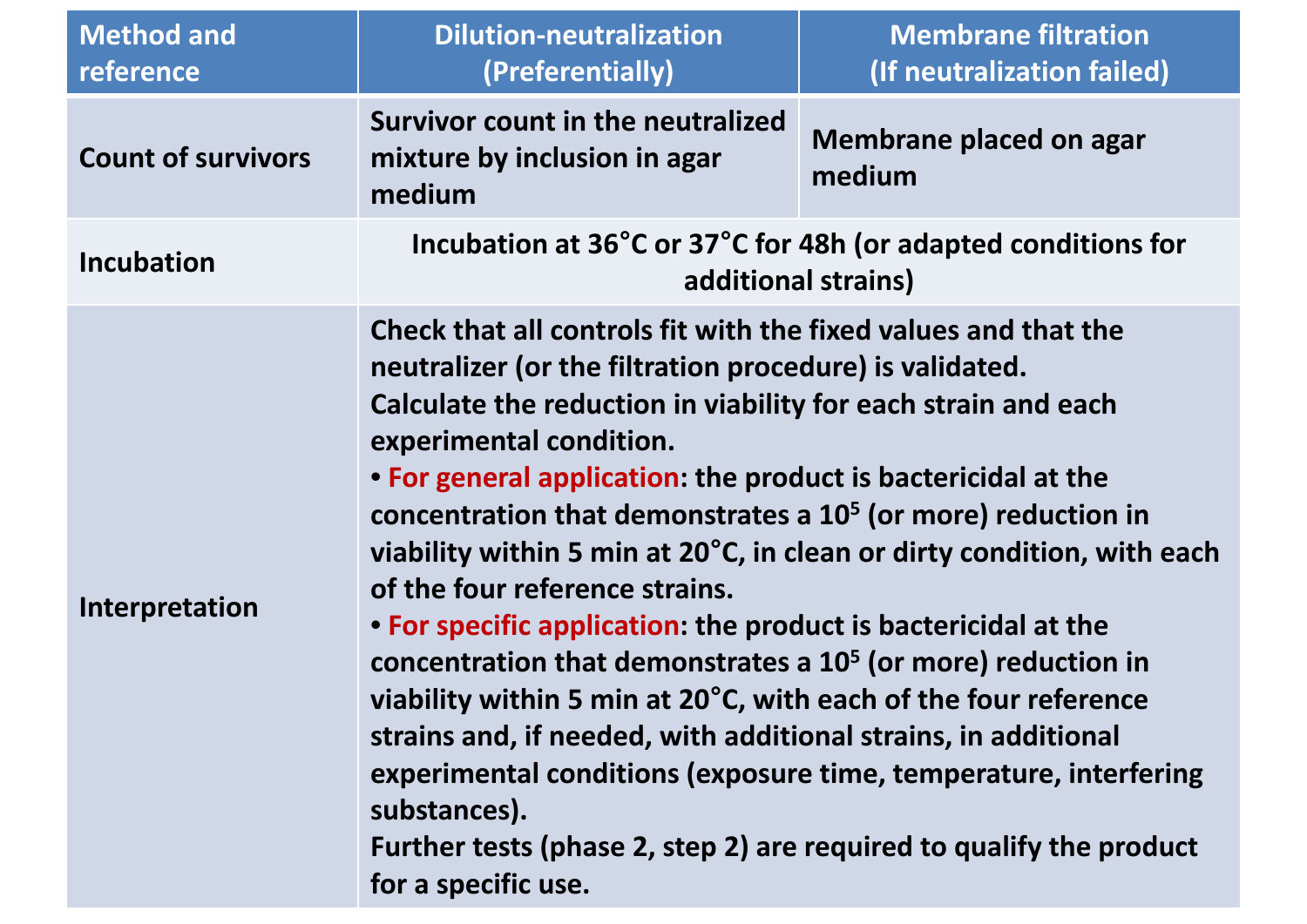#### **Application test: quantitative surface test bactericidal acitivity**

| <b>Method and</b> | WI 216028 (CEN Enquiry 1999) - Phase 2 Step 2 surface test                                                                                                                                                                                                               |  |
|-------------------|--------------------------------------------------------------------------------------------------------------------------------------------------------------------------------------------------------------------------------------------------------------------------|--|
| reference         | Surface test without mechanical action                                                                                                                                                                                                                                   |  |
| <b>Objective</b>  | Bactericidal activity on surfaces of chemical disinfectants and<br>antiseptics used in food, industrial, domestic, and institutional<br>areas                                                                                                                            |  |
| <b>Strains</b>    | P. aeruginosa ATCC 15442<br><b>E. coli ATCC 10536</b><br>S. aureus ATCC 6538<br><b>E. hirge ATCC 10541</b><br>Additional strains: S. typhimurium, Lactobacillus brevis, E. cloacae<br>or any suitable strain according to the prescriptions of the standard              |  |
| <b>Inoculum</b>   | Adjusted suspension of agar culture obtained under specified<br>conditions<br>1.5 x $10^8$ to 5 x $10^8$ cfu/mL<br>Adjusted suspension mixed with an equal volume of the chosen<br>interfering substance 0.05 mL of the mixture dropped on the<br>carrier, dried at 37°C |  |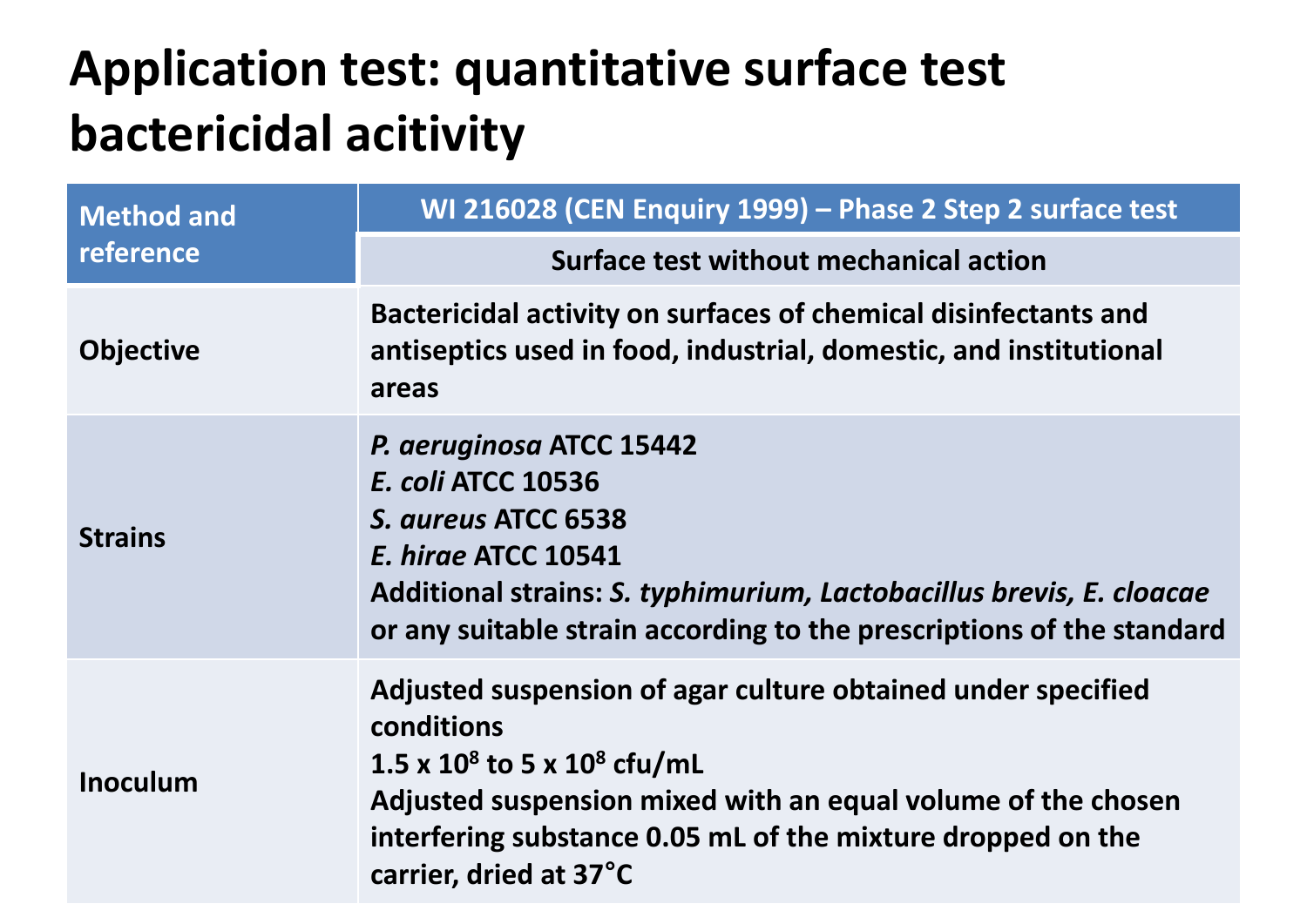| <b>Method and</b><br>reference                                    | <b>Surface test without mechanical action</b>                                                                                                                                                                                                   |
|-------------------------------------------------------------------|-------------------------------------------------------------------------------------------------------------------------------------------------------------------------------------------------------------------------------------------------|
| <b>Diluent for the</b><br>product and tested<br>concentrations    | Standardized hard water (Distilled water for products ready to use).<br>At least three-dilutions including at least one in the active range<br>and one in the inactive range. 0.1 mL of product dilution applied on<br>the contaminated carrier |
| <b>Contact time</b>                                               | 5 min and additional time: 1, 15, 30, and 60 min                                                                                                                                                                                                |
| <b>Temperature</b>                                                | 18 °C to 25°C and additional temperatures: 4°C, 10°C, or 40°C                                                                                                                                                                                   |
| <b>Interfering</b><br>substances                                  | Bovine albumin: clean (0.3 $g/L$ ) and dirty (3 $g/L$ ) conditions;<br>skimmed milk (1% v/v); yeast extract; sucrose; buffers, sodium<br>laury sulfate according to the use of the product                                                      |
| <b>Carrier</b>                                                    | Stainless steel discs (2cm diameter), washed, rinsed, and treated<br>by isopropanol under specified conditions                                                                                                                                  |
| <b>Elimination of the</b><br>tested product in<br>the subcultures | Transfer of the carrier into suitable neutralizer (validated<br>simultaneously) in presence of glass beads and shaking under<br>specified conditions.                                                                                           |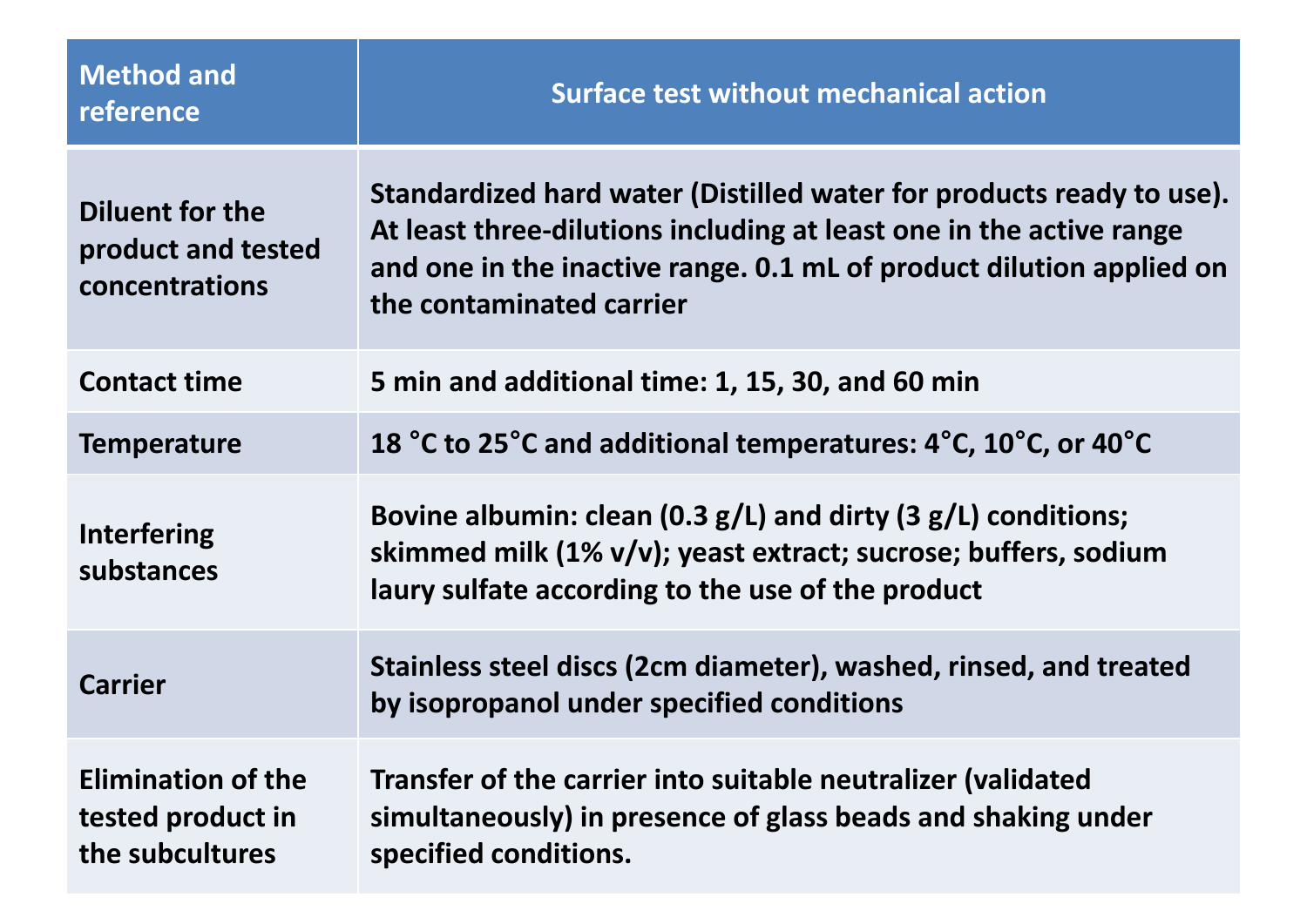| <b>Method and</b><br>reference | <b>Surface test without mechanical action</b>                                                                                                                                                                                                                                                                                                                                                                                                                                                                                                                                                                                                                                                                                                                                                                                                                                                                                                                                                  |
|--------------------------------|------------------------------------------------------------------------------------------------------------------------------------------------------------------------------------------------------------------------------------------------------------------------------------------------------------------------------------------------------------------------------------------------------------------------------------------------------------------------------------------------------------------------------------------------------------------------------------------------------------------------------------------------------------------------------------------------------------------------------------------------------------------------------------------------------------------------------------------------------------------------------------------------------------------------------------------------------------------------------------------------|
| <b>Count of survivors</b>      | Survivor count in the neutralized mixture (undiluted and diluted)<br>by inclusion in agar medium. Inclusion of the carrier in agar<br>medium under specified conditions                                                                                                                                                                                                                                                                                                                                                                                                                                                                                                                                                                                                                                                                                                                                                                                                                        |
| <b>Incubation</b>              | Incubation at 36°C or 37°C for 48 h                                                                                                                                                                                                                                                                                                                                                                                                                                                                                                                                                                                                                                                                                                                                                                                                                                                                                                                                                            |
| Interpretation                 | Check that the spontaneous death of inoculum cells on the carrier<br>is less than 2 log.<br>Check that the neutralizer validated.<br>Check that for the active concentrations the number of cells.<br>remaining on the carrier is less than 100.<br>Calculate the reduction in viability for each strain and each<br>experimental condition.<br>• For general application: The product is bactericidal at the<br>concentration that demonstrates a 10 <sup>4</sup> (or more) reduction in<br>viability within 5 min at 20 °C, in clean or dirty conditions, with the<br>four reference strains.<br>• For specific application: The product is bactericidal at the<br>concentration that demonstrates a 10 <sup>4</sup> (or more) reduction in<br>viability within 5 min at 20 °C, in clean or dirty conditions, with the<br>four reference strains, and, if needed, with additional strains, in<br>additional experimental conditions (exposure time, temperature,<br>interfering substances). |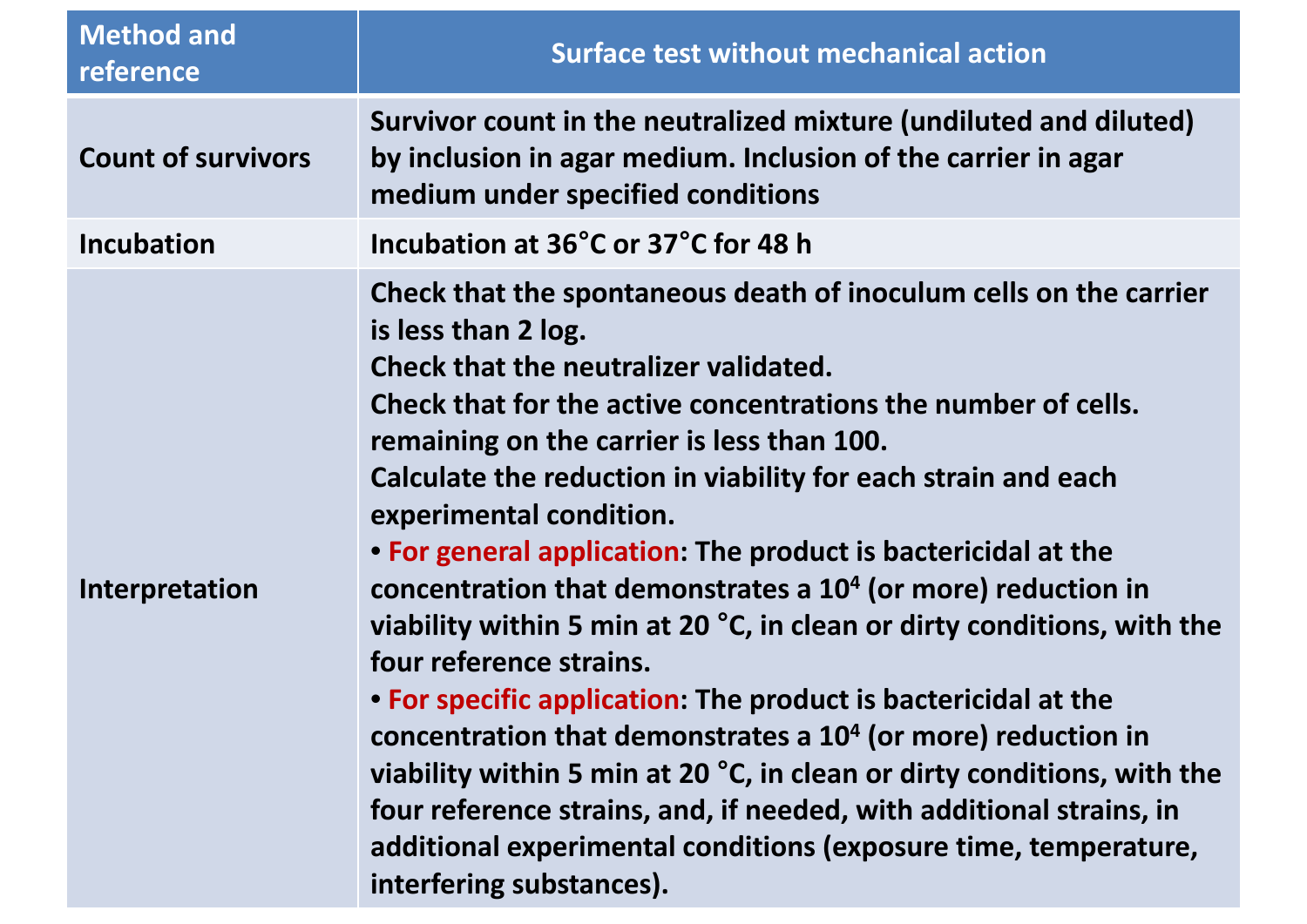### **Hygienic handrub and handwash**

- • **To reduce the transient flora without necessarily affecting the resident skin flora**
- **Hygienic handrub**
	- **Treatment of hands with an antiseptic handrub**
	- – **Broad spectrum and fast‐acting, and persistent activity is not necessary.**
- $\bullet$  **Hygienic handwash**
	- –**Treatment of hands with an antiseptic handwash and water**
	- **Broad spectrum, but is usually less efficacious and acts more slowly than the hygienic handrub.**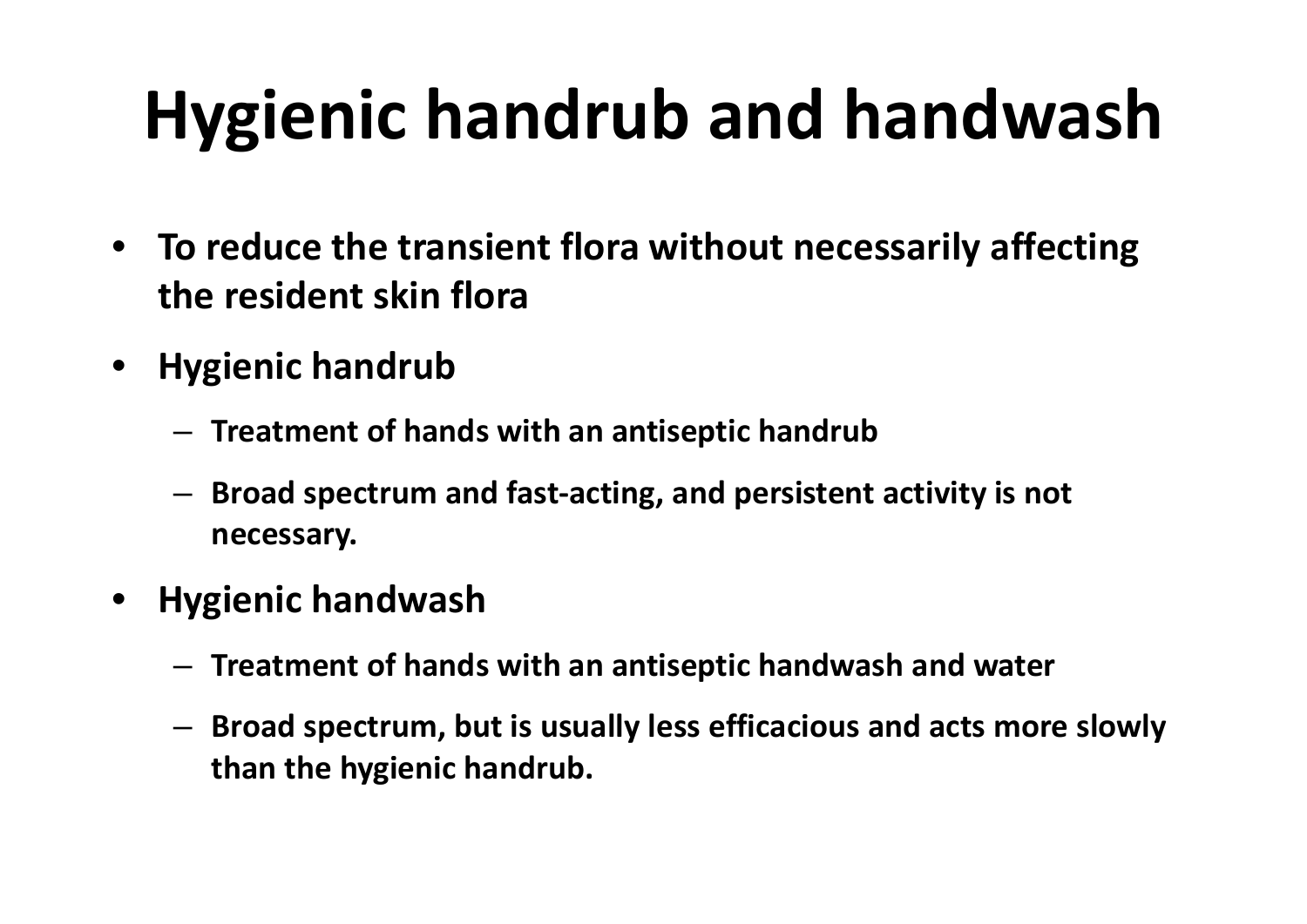#### **Evaluation method disinfectant for hand hygiene**

- $\bullet$  **Classification of method to evaluate disinfectant**
	- ‒ **To evaluate elimination capability to transient pathogens from hands**
		- •**Hands are experimentally contaminated with the test organism**
	- ‒**To evaluate ability to reduce the naturally present resident flora**
- **Variations in protocols Impossible of direct comparisons**
	- **Contamination of hand with <sup>a</sup> test organism before test**
	- **To contaminate fingers or hands**
	- **The volume of hand hygiene product applied**
	- **Contact time**
	- **The method used to recover the organism from the skin**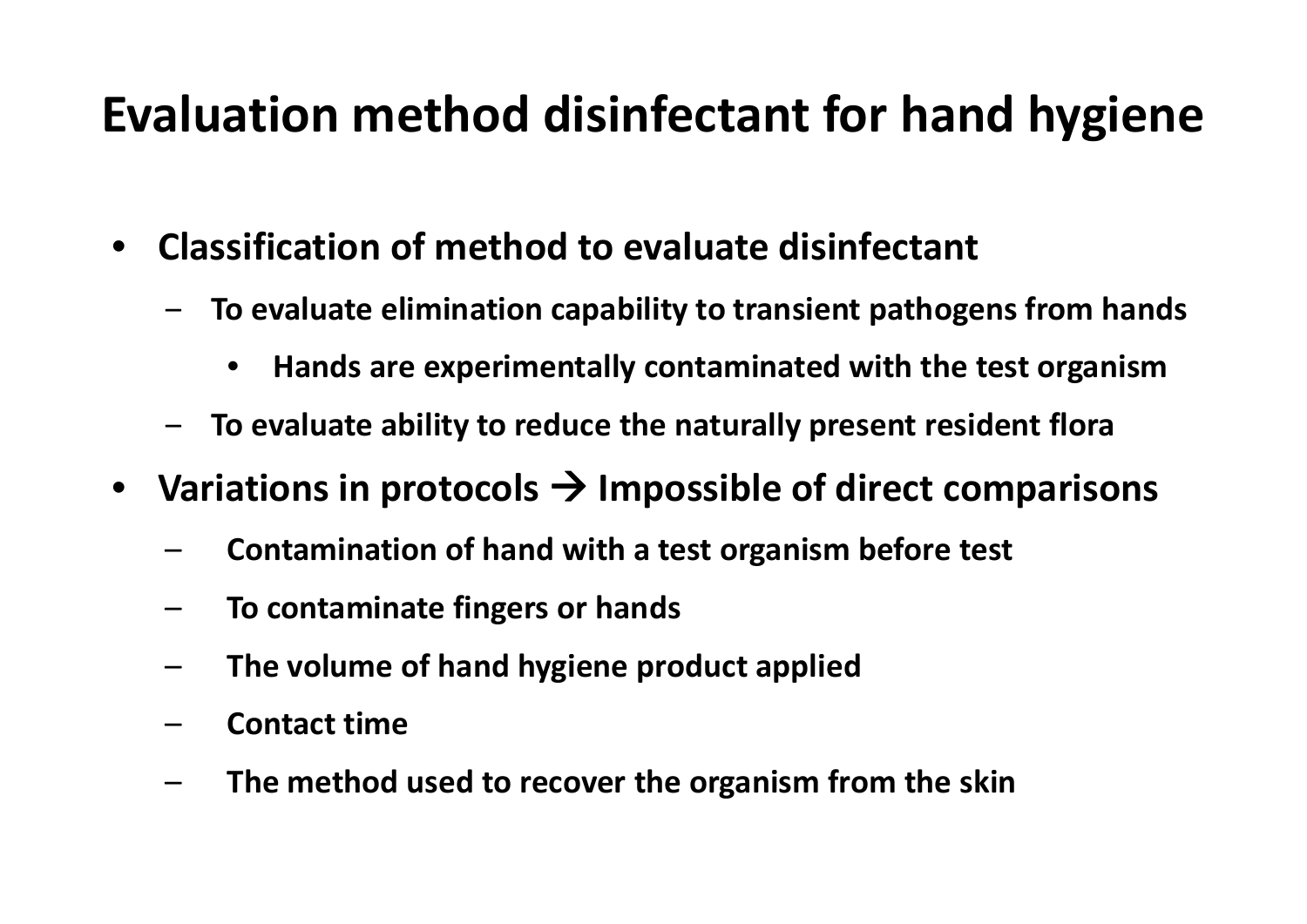#### **Standards for hand disinfectant evaluation**

| <b>Region</b>    | <b>Europe</b>                                                                                                    | USA/Canada                                                                                                                                                                                                                                                 |
|------------------|------------------------------------------------------------------------------------------------------------------|------------------------------------------------------------------------------------------------------------------------------------------------------------------------------------------------------------------------------------------------------------|
| <b>Name</b>      | <b>European Standards (EN)</b>                                                                                   | <b>Standards of ASTM International</b><br>(American Society for Testing and<br><b>Materials</b> )                                                                                                                                                          |
| Organization     | <b>European Committee</b><br>for Standardization (CEN)                                                           | <b>FDA, Health Canada</b>                                                                                                                                                                                                                                  |
| <b>Protocols</b> | <b>EN 1499</b> (Hygienic handwash)<br><b>EN 1500 (Hygienic handrub)</b><br><b>EN 12791 (Surgical hand prep.)</b> | <b>ASTM E-1174 (Handwash)</b><br><b>ASTM E-1838 (Fingerpad for virus)</b><br><b>ASTM E-2276 (Fingerpad for bacteria)</b><br><b>ASTM E-2613 (Fingerpad for fungi)</b><br><b>ASTM E-2011 (Whole hand for virus)</b><br><b>ASTM E-1115 (Surgical handrub)</b> |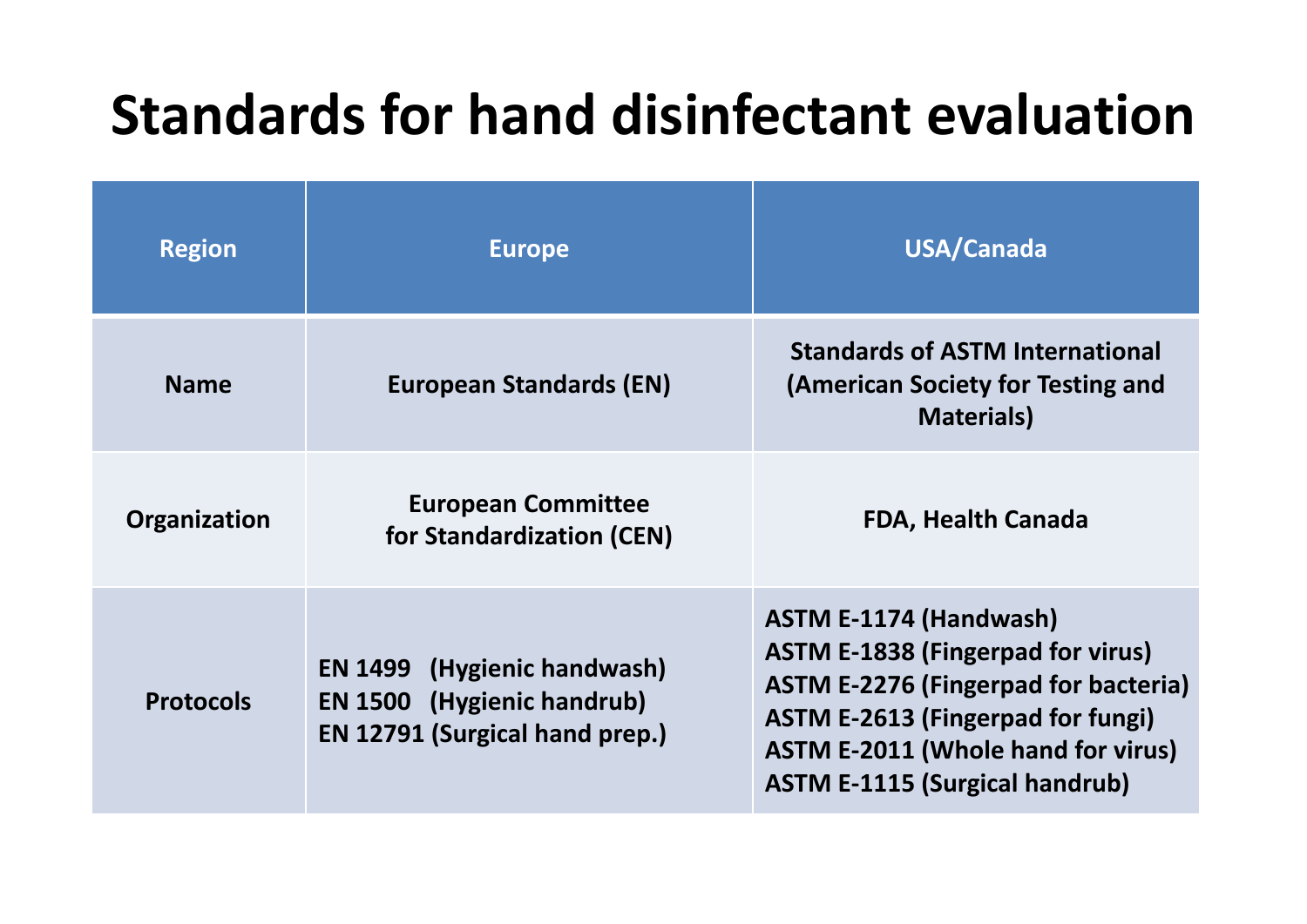#### **Test method for handwash**

| <b>Protocols</b>      | <b>EN 1499</b>                                                                                                                                  | <b>ASTM E-1174</b>                                                                                                     |
|-----------------------|-------------------------------------------------------------------------------------------------------------------------------------------------|------------------------------------------------------------------------------------------------------------------------|
| <b>Region</b>         | <b>Europe</b>                                                                                                                                   | USA/Canada                                                                                                             |
| <b>Subject No.</b>    | $12 - 15$                                                                                                                                       | $\boldsymbol{X}$                                                                                                       |
| <b>Study design</b>   | <b>Random cross-over</b>                                                                                                                        | <b>Baseline comparison</b>                                                                                             |
| <b>Test organisms</b> | E. coli (K12)                                                                                                                                   | S. marcescens, E. coli                                                                                                 |
| Control               | Soft soap                                                                                                                                       | <b>Baseline</b>                                                                                                        |
| Interpretation        | Significant Log <sub>10</sub> reduction                                                                                                         | $1st$ use (< 5 min): 2-log <sub>10</sub> reduction<br>10 <sup>th</sup> use (< 5 min): $3$ -log <sub>10</sub> reduction |
| Hand<br>preparation   | Hands washing (Soft soap)<br>$\bullet$<br>Dry and immerse in broth<br>$\bullet$<br><b>Remove excess fluid</b><br>Air dry for 3 min<br>$\bullet$ | Hand contamination with 5 mL<br>$\bullet$<br>of suspension of test organisms                                           |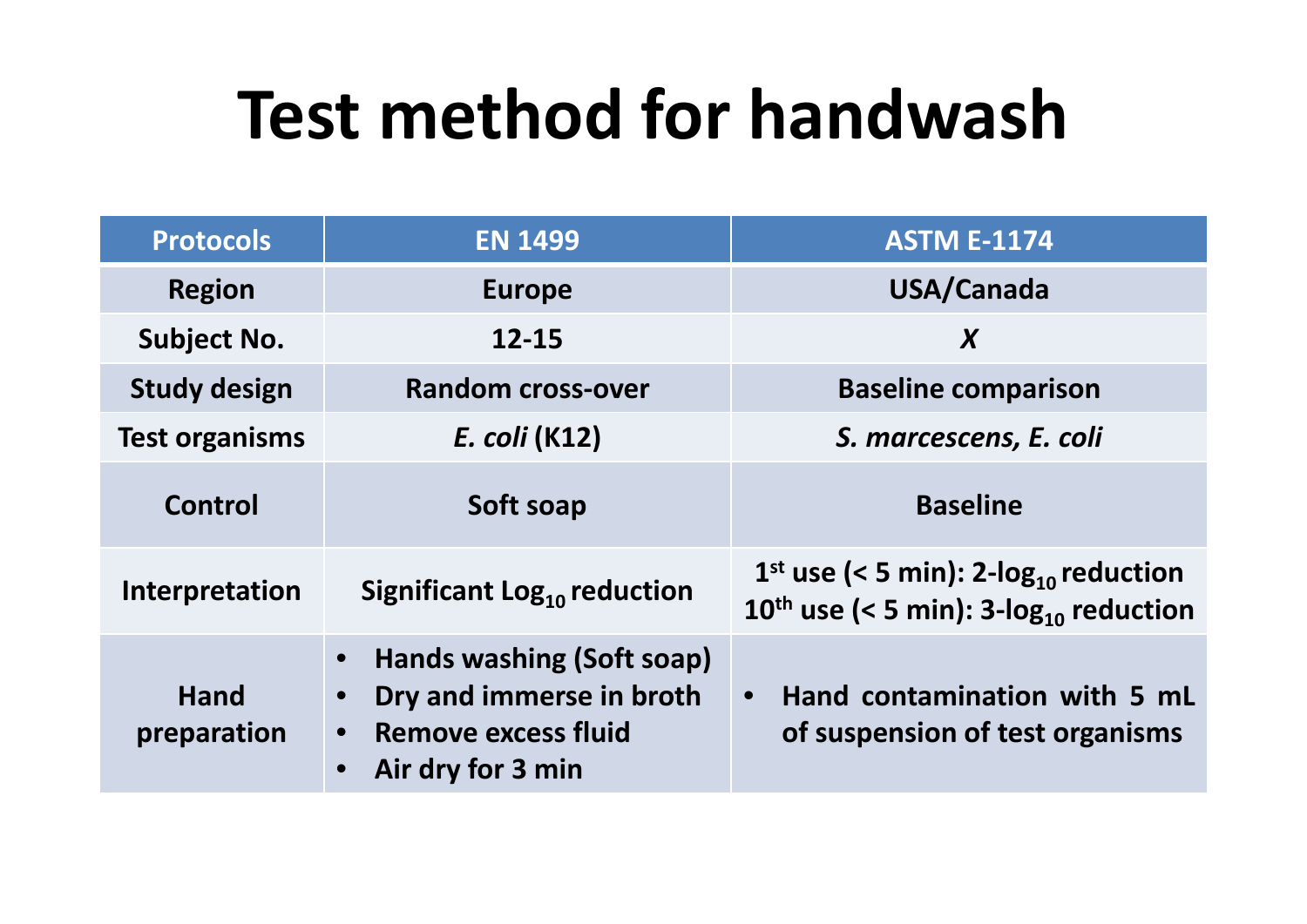| <b>Protocols</b>                 | <b>EN 1499</b>                                                                                                  | <b>ASTM E-1174</b>                                                                                                                                                                                        |
|----------------------------------|-----------------------------------------------------------------------------------------------------------------|-----------------------------------------------------------------------------------------------------------------------------------------------------------------------------------------------------------|
| <b>Baseline</b><br>determination | Kneading the fingertips of<br>each hand separately for 60<br>seconds in 10 ml of broth<br>without neutralizers. | X                                                                                                                                                                                                         |
| <b>Handwash</b>                  | <b>Treated with the product</b><br>(Within 1 min)<br>Teated with 20% solution of<br>soft soap                   | • Treated with the product to<br>hands and lower third of<br>forearms                                                                                                                                     |
| <b>Final culture</b>             | <b>Recovery of bacteria for</b><br>final values (see EN 1500).                                                  | <b>Hands and forearms rinsed</b><br>$\bullet$<br>with water<br><b>Nnumber of washes using 75</b><br>$\bullet$<br>ml of eluent for each hand in<br>glove<br>The eluates are tested for<br>viable bacteria. |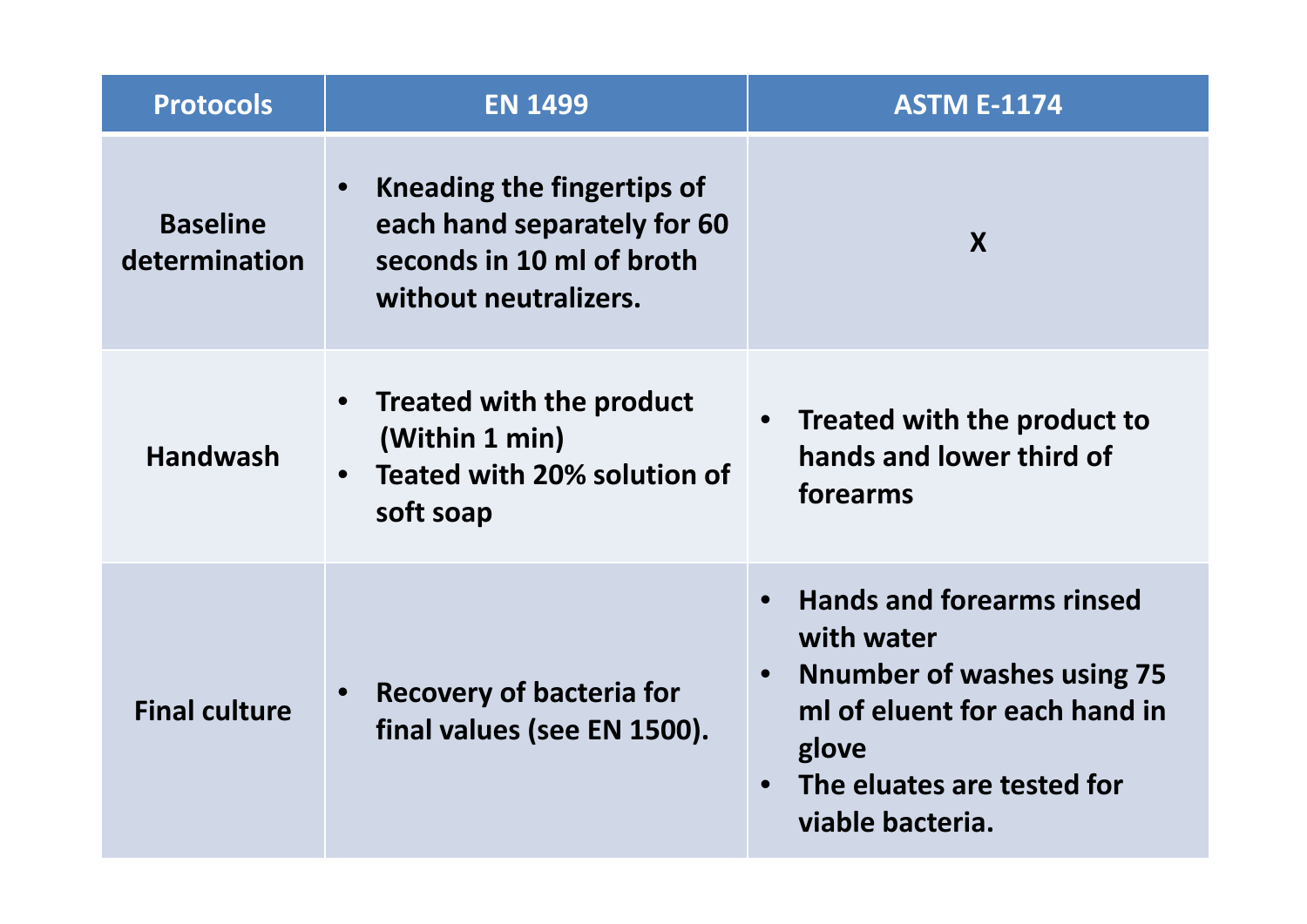#### **Chemical disinfectants and antiseptics‐ Hygienic handrub: EN 1500;1997)**

- **Objective**
	- –**Simulating test for hygienic handrub in practical conditions**
	- – **Reduction of transient flora of artificially contaminated hands of volunteers (18‐22 persons)**
- **Strains**
	- *E. coli* **K12 10083 (NCIMB)**
	- –**Inoculum: 2 L of concentration of 2 <sup>x</sup> 10<sup>8</sup> and 2 <sup>x</sup> 10<sup>9</sup> cfu/mL**
- **Application of the test organism**
	- –**Hands prepared by washing for 1 minute with soft soap**
	- **Dried thoroughly on paper towels**
	- **Hands were immersed to the mid‐metacarpals for 5 sec, finger apart, to inoculum**
	- **Air dried for 3 min**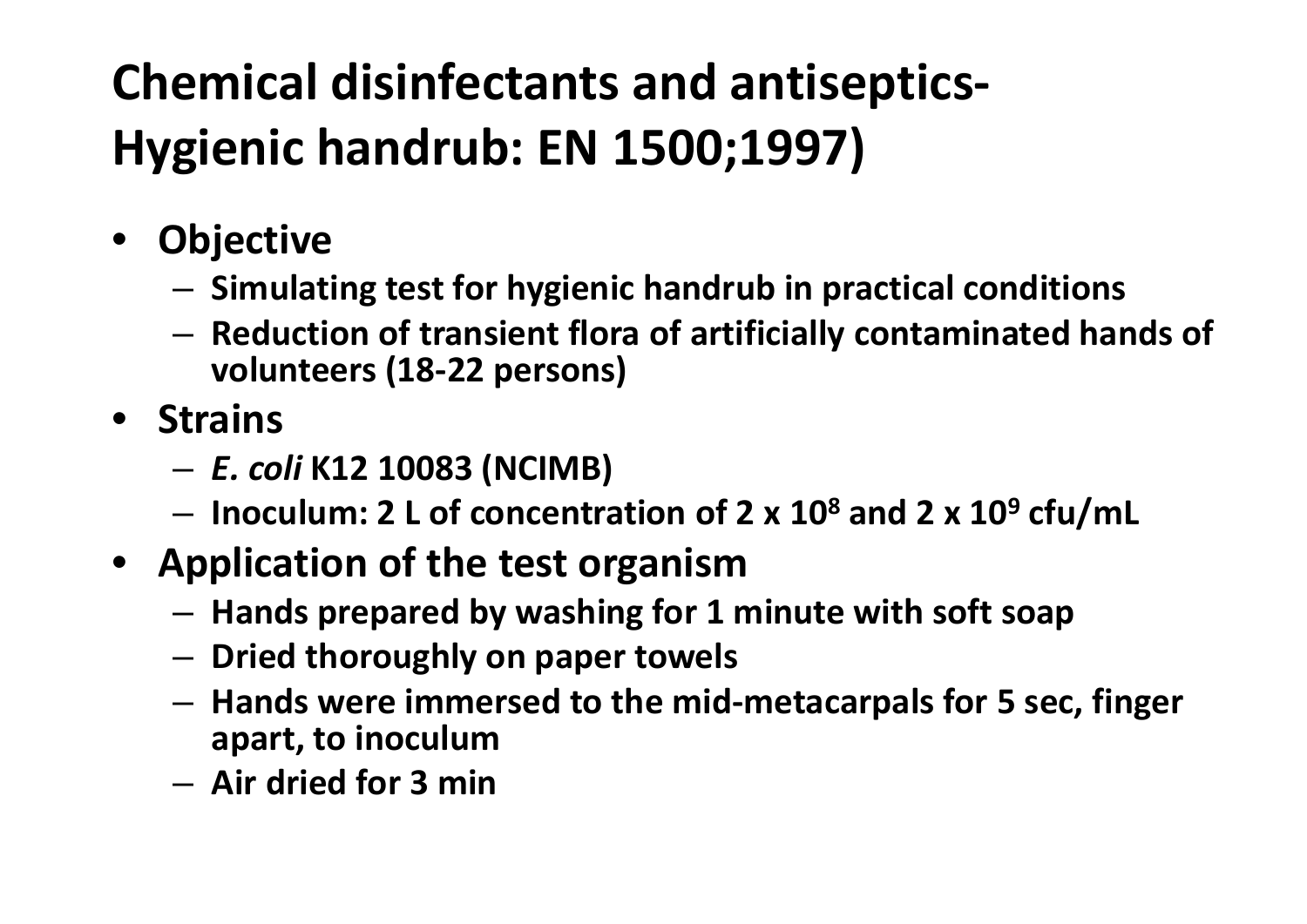- **Inoculation for Pre‐values**
	- **Fingertips rubbed for 1 min in <sup>a</sup> Petri dish (10mL TSB)**
- **Application of disinfectant**
	- **European standards reference handrub procedure**
		- **3mL of disinfectant for 30 sec <sup>x</sup> 2 times**
		- **5 sec water rinsing of the finger from distal to proximal with fingertips upright under running tap water**
	- –**Reference product: 60% propan‐2‐ol**
- **Sampling of survivors**
	- – **After rinsing, immediately rubbing the fingertips and thumb for 1 min on the base of two Petri dishes containing media**
	- **Media: 10mL of TSB containing neutralizer**
- **Incubation**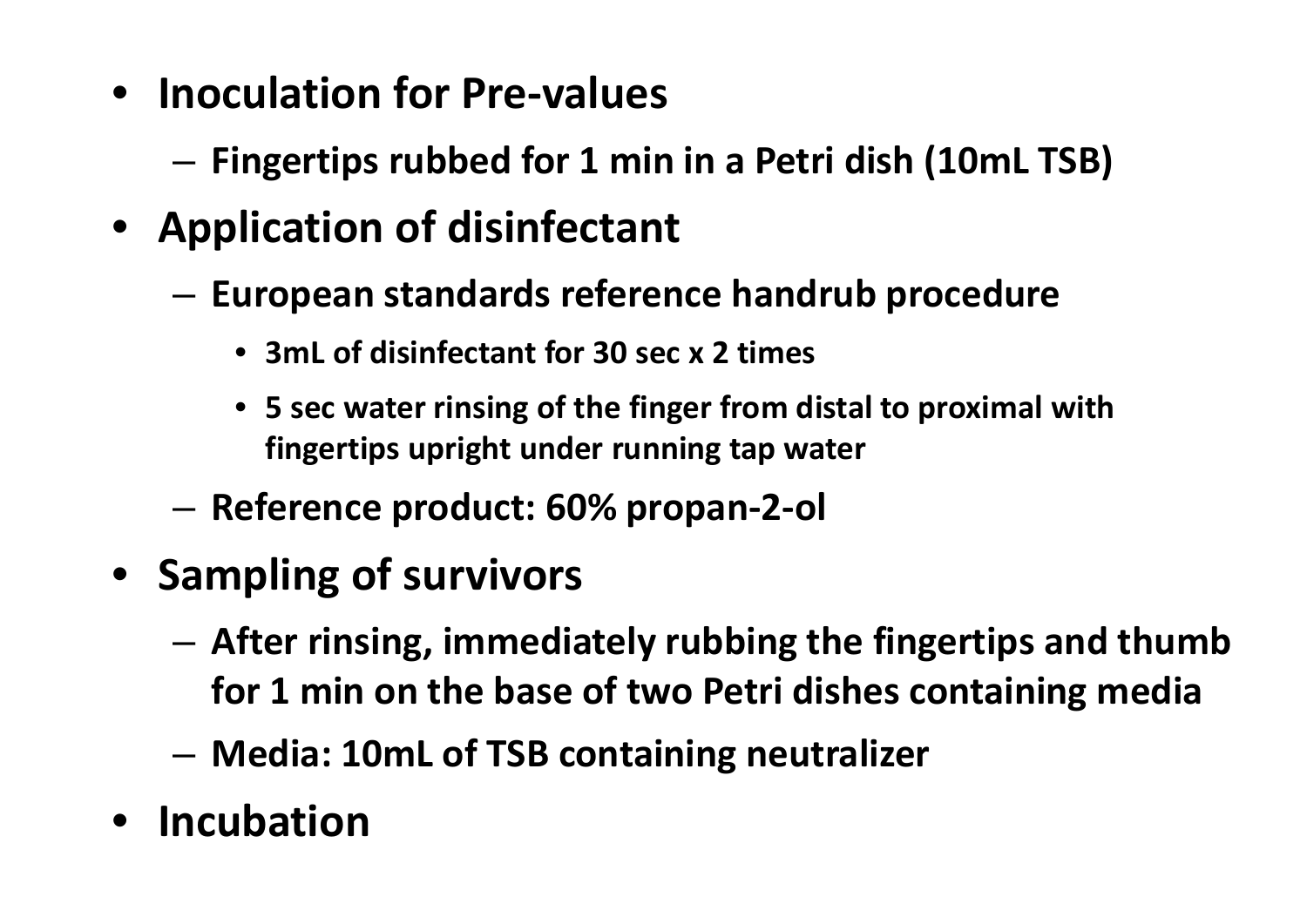

right hand in left palm and vice versa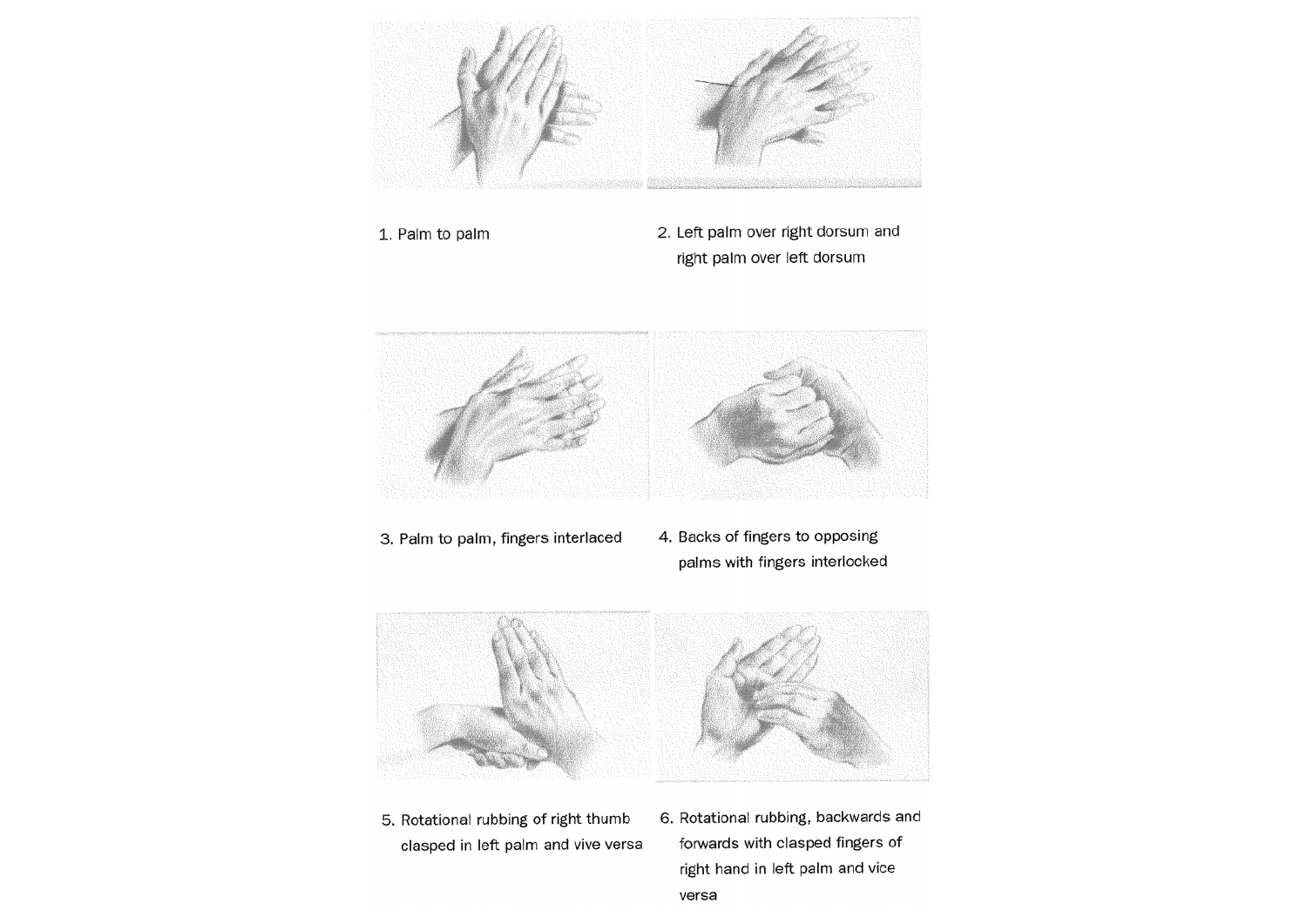- **Count the number of colony released from the fingertips of left and right hands of 15 volunteers before and after application**
- **Log10 conversion and mean of left and right hand**
- **Compare the effect of reference and tested disinfectant with statistical method**

| Table 1 Reference handrub procedure - experimental results                                                                                                           |                                                                |                      |             |                                    |  | Table 2 Test handrub procedure - experimental results          |                          |                                                      |                                             |                                  |                                                                                 |               |                                                                                             |                     |                                                                                 |                      |                 |                                  | <b>REFERENCE</b>                     |                                                          |                     | <b>Ebiox EsenseHand Disinfectant</b> |                                                               |                             |                               |      |                 |                                      |      |      |   |   |
|----------------------------------------------------------------------------------------------------------------------------------------------------------------------|----------------------------------------------------------------|----------------------|-------------|------------------------------------|--|----------------------------------------------------------------|--------------------------|------------------------------------------------------|---------------------------------------------|----------------------------------|---------------------------------------------------------------------------------|---------------|---------------------------------------------------------------------------------------------|---------------------|---------------------------------------------------------------------------------|----------------------|-----------------|----------------------------------|--------------------------------------|----------------------------------------------------------|---------------------|--------------------------------------|---------------------------------------------------------------|-----------------------------|-------------------------------|------|-----------------|--------------------------------------|------|------|---|---|
| $60\%$ propan-2-ol v/v<br>Preparation:<br>Rub-in 3 ml/30s repeat once (6ml total over 60s)<br>Application:                                                           |                                                                |                      |             |                                    |  |                                                                |                          |                                                      | Esence handrub disinfectant<br>Preparation: |                                  |                                                                                 |               |                                                                                             |                     |                                                                                 |                      |                 |                                  |                                      |                                                          |                     |                                      |                                                               |                             |                               |      |                 |                                      |      |      |   |   |
|                                                                                                                                                                      |                                                                |                      |             | Date of experiment:                |  | <b>July 2004</b>                                               |                          |                                                      |                                             |                                  |                                                                                 |               | Rub-in 3 ml/30s repeat once (6ml total over 60s)<br>Application:                            |                     |                                                                                 |                      |                 |                                  |                                      | 3ml x 1 (30s) then 3ml x 1 (30s)<br>propan 2 ol $(60\%)$ |                     |                                      |                                                               |                             |                               |      |                 |                                      |      |      |   |   |
|                                                                                                                                                                      |                                                                |                      |             | Test organism:                     |  |                                                                |                          | E. coli K 12 NCTC 10538                              |                                             |                                  |                                                                                 |               | <b>July 2004</b><br>Date of experiment:                                                     |                     |                                                                                 |                      |                 |                                  |                                      |                                                          |                     |                                      |                                                               |                             |                               |      |                 |                                      |      |      |   |   |
|                                                                                                                                                                      |                                                                |                      | Suspension: |                                    |  | $9.0 \times 10^8$                                              |                          |                                                      |                                             |                                  |                                                                                 |               |                                                                                             |                     | E. coli K 12 NCTC 10538<br>Test organism:<br>$9.0 \times 10^{8}$<br>Suspension: |                      |                 |                                  |                                      |                                                          |                     |                                      |                                                               | $3ml \times 2$ (Total =60s) |                               |      | $(Total = 60s)$ |                                      |      |      |   |   |
|                                                                                                                                                                      |                                                                |                      |             |                                    |  | Number of cfu's per plate from dilution 10 <sup>x</sup> counts |                          |                                                      |                                             |                                  | Number of cfu's per plate<br>from dilution $10x$ counts                         |               | Number of cfu's per plate<br>Number of cfu's per plate from dilution 10 <sup>x</sup> counts |                     |                                                                                 |                      |                 |                                  |                                      |                                                          |                     |                                      |                                                               | Volunteer                   |                               |      |                 |                                      |      |      |   |   |
|                                                                                                                                                                      |                                                                | obtained from 0.1 ml |             |                                    |  |                                                                |                          |                                                      |                                             |                                  | obtained from 0.5 ml                                                            |               |                                                                                             |                     |                                                                                 | obtained from 0.1 ml |                 |                                  |                                      |                                                          |                     |                                      | from dilution $10x$ counts                                    |                             |                               |      |                 |                                      |      |      |   |   |
|                                                                                                                                                                      |                                                                |                      |             |                                    |  |                                                                | Pre-values               |                                                      |                                             |                                  |                                                                                 |               | <b>Post-values</b>                                                                          |                     |                                                                                 |                      |                 |                                  |                                      |                                                          |                     |                                      |                                                               | obtained from 0.5 ml        | Post-values                   |      | X               | Y                                    | Z    | X    | Y | Z |
| Subject<br>No.                                                                                                                                                       | Hand<br>L/R                                                    | $10^{-3}$            |             | $10^{-4}$                          |  | $10^{-5}$                                                      |                          | $10^{-6}$                                            |                                             | $10^{0*}$                        | $10^{1*}$                                                                       |               | Subject Hand                                                                                | $10^{-3}$           |                                                                                 | $10^{-4}$            | Pre-values      | $10^{-5}$                        |                                      | $10^{-6}$                                                |                     | $10^{0*}$                            | $10^{1*}$                                                     |                             | 6.91                          | 1.52 | 5.39            | 7.13                                 | 1.42 | 5.71 |   |   |
| $\mathbf{1}$                                                                                                                                                         | L                                                              | $+$                  | $+$         | $+$                                |  | $\mathcal{I}$<br>10                                            | $\perp$                  | $\overline{0}$                                       | 12                                          | 15                               | $\overline{0}$<br>$\mathbf{0}$                                                  | No.           | L/R<br>L                                                                                    | $+$                 | $+$                                                                             |                      | $+$             | 17<br>9                          | $\perp$                              | $\frac{3}{2}$                                            | $^{9}$              | $\overline{2}$                       | $\mathbf{0}$<br>$\overline{0}$                                | $\overline{2}$              | 6.67                          | 1.14 | 5.53            | 6.28                                 | 1.23 | 5.05 |   |   |
|                                                                                                                                                                      |                                                                |                      |             | $+$                                |  | 13<br>$\overline{2}$                                           | $\overline{0}$           | $\overline{2}$                                       | 17                                          | 23                               | $\overline{4}$                                                                  |               |                                                                                             |                     |                                                                                 |                      | $+$             | 23<br>10                         | $\overline{0}$                       |                                                          | 23                  | 23                                   | $\overline{3}$<br>$\overline{2}$                              | 3                           | 6.97                          | 2.18 | 4.79            | 7.10                                 | 1.89 | 5.21 |   |   |
| 2                                                                                                                                                                    |                                                                |                      |             | 42<br>61                           |  | 9<br>6                                                         |                          | $\mathbf{1}$                                         | 10                                          | 8                                | $\overline{0}$                                                                  | $\mathcal{L}$ |                                                                                             | $+$                 |                                                                                 | 18                   | 19              |                                  | $\Omega$                             |                                                          |                     | $\overline{2}$                       | $\overline{0}$<br>$\overline{0}$                              |                             |                               |      |                 |                                      |      |      |   |   |
| $\overline{3}$                                                                                                                                                       |                                                                |                      |             | 27<br>29                           |  | $\overline{2}$<br>6<br>13<br>10                                |                          | $\perp$                                              | 49                                          | $\overline{2}$<br>61             | $\overline{4}$<br>$\overline{2}$                                                |               | $\mathbb{R}$                                                                                | $\ddot{}$           | $+$                                                                             | 15                   | 22              | $\overline{2}$<br>$\overline{2}$ | $\mathbf{0}$                         | $\bf{0}$                                                 | 51                  | 58                                   | $\overline{4}$<br>$\overline{4}$                              | 4                           | 6.97                          | 0.35 | 6.62            | 6.94                                 | 0.15 | 6.79 |   |   |
|                                                                                                                                                                      |                                                                |                      |             |                                    |  | $\overline{5}$<br>$_{11}$                                      |                          | $\overline{0}$                                       | $\frac{76}{2}$                              | $\overline{26}$                  | 15<br>8                                                                         | $\mathcal{R}$ |                                                                                             | $^{+}$              |                                                                                 |                      | $\div$          | 25                               | 16<br>$\overline{0}$                 | $\overline{2}$                                           | 30                  | 35                                   | $\overline{5}$<br>$\overline{0}$                              | 5                           | 6.97                          | 1.08 | 5.89            | 6.98                                 | 0.69 | 6.29 |   |   |
| $\overline{4}$                                                                                                                                                       |                                                                |                      | $+$         | $+$                                |  | $\overline{1}$<br>8                                            | $\theta$                 | $\overline{0}$                                       | $\overline{0}$                              | $\overline{0}$                   | $\overline{0}$<br>$\circ$                                                       | $\Delta$      | $\mathbb{R}$                                                                                | $^{+}$              |                                                                                 |                      | $^{+}$          | 11                               | 14<br>$\overline{0}$<br>$\mathbf{0}$ | $\overline{2}$<br>$\overline{0}$                         | 33                  | 56<br>$\overline{0}$                 | 6<br>$\overline{0}$<br>$\overline{0}$                         | 6                           | 6.91                          | 1.70 | 5.21            | 7.04                                 | 1.40 | 5.64 |   |   |
|                                                                                                                                                                      | $\mathbb{R}$                                                   |                      |             | $\overline{+}$                     |  | 2<br>6                                                         |                          | $\overline{2}$                                       | $\overline{4}$                              |                                  | $\overline{0}$<br>$\overline{0}$                                                |               | $\mathbb{R}$                                                                                |                     |                                                                                 |                      | $+$             |                                  |                                      | $\overline{0}$                                           |                     | $\Omega$                             | $\overline{0}$                                                |                             | 7.05                          | 0.24 | 6.81            | 6.99                                 | 1.75 | 5.24 |   |   |
| $\overline{5}$                                                                                                                                                       |                                                                |                      |             | 82                                 |  | 14<br>10                                                       |                          | $\sim$                                               |                                             | $\overline{2}$                   | $\overline{0}$<br>$\mathbf{1}$                                                  | 5             |                                                                                             | $+$                 | $+$                                                                             | 81                   | 76              | 11<br>$\overline{1}$             |                                      | $\sim$                                                   | $6\overline{6}$     | $\overline{2}$                       | $\overline{0}$<br>$\overline{0}$                              | 8                           | 6.94                          | 1.78 | 5.16            | 6.93                                 | 2.20 | 4.73 |   |   |
| 6                                                                                                                                                                    |                                                                |                      |             | 87<br>$\underline{60}$<br>93<br>77 |  | 9<br>12<br>$\mathbf{0}$                                        |                          | 2                                                    | 17<br>69                                    | 12<br>$\frac{76}{2}$             | $\overline{0}$<br>10<br>$\overline{2}$                                          |               |                                                                                             | $\overline{+}$      |                                                                                 | 83                   | 97              | 17                               | <u>16</u>                            | $\sim$                                                   | $\overline{2}$      | <b>T</b>                             | $\overline{0}$<br>$\Omega$                                    | 9                           | 7.05                          | 0.95 | 6.10            | 7.16                                 | 1.13 | 6.03 |   |   |
|                                                                                                                                                                      |                                                                |                      |             | 90<br>71                           |  | 17<br>$\frac{3}{2}$                                            | $\overline{3}$           | $\bf{0}$                                             | 14                                          | 13                               | $\overline{0}$<br>$\perp$                                                       | 6             |                                                                                             | $+$                 |                                                                                 | 88                   | $\overline{78}$ | 10                               | $\overline{3}$                       | $\overline{0}$                                           | $\overline{13}$     | 17                                   | $\perp$<br>$\overline{0}$<br>3                                | 10                          | 6.64                          | 0.15 | 6.49            | 6.88                                 | 0.85 | 6.03 |   |   |
| $\overline{7}$                                                                                                                                                       |                                                                |                      |             | 91<br>84                           |  | 13<br>12                                                       |                          |                                                      | $\overline{\mathbf{3}}$                     | $\overline{0}$                   | $\overline{0}$<br>$\theta$                                                      |               |                                                                                             |                     |                                                                                 | 67                   | 77              | -8<br>12                         | 6<br>9                               |                                                          | 40                  | 13<br>38                             | $\mathcal{I}$<br>10                                           | 11                          | 6.93                          | 0.39 | 6.54            | 6.95                                 | 0.75 | 6.20 |   |   |
|                                                                                                                                                                      | $\mathbb{R}$                                                   |                      |             | 93<br>93                           |  | 17<br>$\perp$                                                  | $\sim$                   | $\sim$                                               |                                             | $\overline{0}$                   | $\overline{0}$<br>$\mathbf{0}$                                                  |               | $\mathbb{R}$                                                                                |                     |                                                                                 | 96                   | 82              | 12                               | 13                                   |                                                          | 10                  | 16                                   | $\overline{0}$<br>$\theta$                                    |                             |                               |      |                 |                                      |      |      |   |   |
| 8                                                                                                                                                                    |                                                                |                      | $+$         | 88<br>91                           |  | 8<br>$^{9}$                                                    |                          |                                                      | 55                                          | 10                               | $\overline{0}$<br>$\mathbf{0}$                                                  | $\mathbf{R}$  |                                                                                             | $+$                 |                                                                                 | 90                   | 87              | $\overline{9}$                   | 6                                    |                                                          | $\overline{51}$     | 70                                   | 10<br>$\mathcal{I}$                                           | 12                          | 6.34                          | 2.07 | 4.27            | 6.28                                 | 1.77 | 4.51 |   |   |
| 9                                                                                                                                                                    |                                                                |                      |             | 77<br>80<br>104<br>105             |  | $\overline{11}$<br>8<br>18<br>8                                |                          | $\overline{\phantom{a}}$<br>$\overline{\phantom{a}}$ | 50<br>$\overline{2}$                        | $\overline{5}$<br>$\overline{2}$ | $\theta$<br>$\theta$<br>$\overline{0}$<br>$\mathbf{0}$                          |               | $\mathbb{R}$                                                                                | $+$                 | $+$                                                                             | 78                   | 86              | $\mathbf{Z}$                     | 12                                   | $\sim$<br>$\sim$                                         | 101                 | 95                                   | 13<br>$\overline{0}$<br>$\Omega$                              | 13                          | 6.30                          | 0.15 | 6.15            | 6.26                                 | 1.33 | 4.93 |   |   |
|                                                                                                                                                                      |                                                                | $+$                  | $^{+}$      | 444<br>104                         |  | $\mathcal{I}$<br>$\overline{13}$                               |                          |                                                      |                                             | $\overline{2}$                   | $\overline{2}$<br>$\mathbf{0}$                                                  | $\Omega$      | L                                                                                           |                     |                                                                                 |                      |                 | 19                               | $\overline{15}$                      |                                                          |                     | 6                                    | $\overline{0}$                                                | 14                          | 7.40                          | 2.71 | 4.69            | 7.02                                 | 2.18 | 4.84 |   |   |
| 10                                                                                                                                                                   | $\mathbb{R}$                                                   | $+$                  | $^{+}$      | 46<br>31                           |  | $\overline{4}$<br>$\overline{5}$                               |                          |                                                      |                                             | $\overline{0}$                   | $\overline{0}$<br>$\circ$                                                       | 10            |                                                                                             | L                   | $+$                                                                             | 99<br>68             | 112<br>64       | 16                               | 12                                   |                                                          | 8<br>$\overline{8}$ | 12<br>$\overline{2}$                 | $\overline{0}$<br>$\theta$                                    | 15                          | 6.53                          | 1.16 | 5.37            | 6.40                                 | 1.02 | 5.38 |   |   |
|                                                                                                                                                                      | $\mathbb{R}$                                                   |                      |             | 38<br>32                           |  | $\overline{1}$<br>$\overline{4}$                               | $\sim$                   | $\sim$                                               |                                             | $\perp$                          | $\overline{0}$                                                                  |               | $\mathbb{R}$                                                                                |                     | $+$                                                                             | 94                   | 70              | 2                                | $\mathcal{I}$                        |                                                          | $\overline{2}$      | $\overline{3}$                       | $\bf{0}$<br>$\mathbf{0}$                                      | mean                        | 6.84                          | 1.17 | 5.67            | 6.82                                 | 1.32 | 5.50 |   |   |
| 11                                                                                                                                                                   | L                                                              |                      | $+$         | 83<br>61                           |  | $\underline{8}$<br>$\overline{2}$                              |                          | $\overline{\phantom{a}}$                             |                                             | $\overline{2}$                   | $\overline{0}$                                                                  | 11            |                                                                                             | $+$                 | $+$                                                                             | 89                   | 105             | 6                                | 15                                   |                                                          | $\overline{2}$      | $\overline{0}$                       | $\overline{0}$<br>$\theta$                                    |                             |                               |      |                 |                                      |      |      |   |   |
|                                                                                                                                                                      | $\mathbb{R}$                                                   |                      |             | 81<br>68                           |  | 19<br>8<br>$\sqrt{2}$                                          |                          | $\overline{\phantom{a}}$                             | 47                                          | $\frac{38}{5}$                   | $\overline{0}$<br>$\theta$<br>$\overline{4}$                                    |               | R                                                                                           |                     | $+$                                                                             | 69                   | 68              |                                  | 10                                   |                                                          | $\overline{1}$      | 9                                    | $\mathbf{0}$<br>$\theta$                                      | S                           | 0.29                          | 0.81 | 0.78            | 0.33                                 | 0.58 | 0.66 |   |   |
| 12                                                                                                                                                                   |                                                                |                      |             | 31<br>36                           |  | $\overline{2}$                                                 |                          |                                                      | 95                                          | 96                               | $\perp$<br>13<br>$\underline{8}$                                                | 12            |                                                                                             | L<br>$+$            | $+$                                                                             | 13                   | 9               |                                  |                                      |                                                          | $\overline{2}$      | 14                                   | $\mathbf{0}$                                                  | N                           | 15                            | 15   | 15              | 15                                   | 15   | 15   |   |   |
| 13                                                                                                                                                                   |                                                                |                      |             | 25<br>25<br>13<br>17               |  | $\overline{2}$<br>$\overline{0}$<br>$\perp$<br>$\perp$         |                          |                                                      | $\overline{2}$                              | $\overline{0}$                   | $\overline{0}$<br>$\Omega$                                                      | 13            | $\mathbb{R}$<br>L                                                                           |                     | $+$                                                                             | 24<br>25             | 45<br>27        | $\overline{4}$<br>$\overline{4}$ |                                      | $\overline{\phantom{a}}$                                 | 75<br>6             | 98<br>12                             | 13<br>8<br>$\bf{0}$                                           |                             |                               |      |                 |                                      |      |      |   |   |
|                                                                                                                                                                      | $\mathbb{R}$                                                   |                      |             | 29<br>24                           |  | $\overline{2}$<br>$\overline{2}$                               | $\overline{\phantom{a}}$ | $\sim$                                               |                                             | $\underline{0}$                  | $\mathbf{0}$<br>$\mathbf{0}$                                                    |               | $\mathbb{R}$                                                                                |                     | $+$                                                                             | 18                   | 18              |                                  | $\overline{0}$                       | $\sim$ $\sim$<br>$\sim$                                  | 11                  | $\frac{14}{1}$                       | $\overline{0}$<br>$\overline{0}$                              |                             |                               |      |                 |                                      |      |      |   |   |
| 14                                                                                                                                                                   |                                                                |                      |             | $+$                                |  | $\overline{21}$<br>17                                          |                          | $\sim$                                               |                                             | $+$                              | 64<br>69                                                                        | 14            |                                                                                             |                     | $+$                                                                             | 100                  | 83              | 15                               | 8                                    |                                                          | 122                 | 111                                  | 18<br>$\perp$                                                 |                             | $X = log_{10}$ pre values     |      |                 | mean value from left and right hands |      |      |   |   |
|                                                                                                                                                                      | $\mathbb{R}$                                                   |                      |             | $+$                                |  | 36<br>28                                                       |                          |                                                      | 115                                         | 101                              | $\overline{2}$<br>8                                                             |               |                                                                                             |                     | $\ddot{}$                                                                       |                      |                 | 10                               | $\perp$                              |                                                          | $\frac{48}{1}$      | 45                                   | $\overline{2}$<br>6                                           |                             | $Y = log_{10}$ post values    |      |                 | mean value from left and right hands |      |      |   |   |
| 15                                                                                                                                                                   | L                                                              | $+$                  | $+$         | 38<br>38                           |  | $\overline{2}$<br>$\overline{5}$                               |                          | $\sim$                                               | $\overline{5}$                              | 7                                | $\overline{0}$<br>$\overline{0}$                                                | 15            | L                                                                                           |                     | $+$                                                                             | 25                   | 28              | $\overline{4}$                   | $\overline{4}$                       |                                                          | $\overline{4}$      | $\overline{8}$                       | $\overline{2}$<br>$\overline{1}$                              |                             | $Z = X-Y \log_{10}$ reduction |      |                 |                                      |      |      |   |   |
|                                                                                                                                                                      | $\mathbb{R}$<br>Underlined: count used for further computation | $+$                  | $+$         | 35<br>32                           |  | $\overline{2}$<br>$\perp$                                      |                          |                                                      |                                             |                                  | $\overline{0}$<br>$\Omega$<br>NB – in precount $(10^{-6})$ = no count available |               | Underlined: count used for further computation                                              | $+$<br>$\mathbb{R}$ | $+$                                                                             | 17                   | 18              | $\overline{3}$                   |                                      |                                                          | $\overline{2}$      | $\overline{4}$                       | $\,0\,$<br>NB – in pre-count $(10^{-6})$ = no count available |                             | $S =$ standard deviation      |      |                 |                                      |      |      |   |   |
|                                                                                                                                                                      | $+=$ Too many to count                                         |                      |             |                                    |  |                                                                |                          |                                                      |                                             |                                  |                                                                                 |               |                                                                                             |                     |                                                                                 |                      |                 |                                  |                                      |                                                          |                     |                                      |                                                               |                             |                               |      |                 |                                      |      |      |   |   |
| $+=$ Too many to count<br>Spaces indicate no values available<br>Spaces indicate no values available<br>• Counts obtained from 0.5ml<br>• Counts obtained from 0.5ml |                                                                |                      |             |                                    |  |                                                                |                          | $N =$ sample size                                    |                                             |                                  |                                                                                 |               |                                                                                             |                     |                                                                                 |                      |                 |                                  |                                      |                                                          |                     |                                      |                                                               |                             |                               |      |                 |                                      |      |      |   |   |
|                                                                                                                                                                      |                                                                |                      |             |                                    |  |                                                                |                          |                                                      |                                             |                                  |                                                                                 |               |                                                                                             |                     |                                                                                 |                      |                 |                                  |                                      |                                                          |                     |                                      |                                                               |                             |                               |      |                 |                                      |      |      |   |   |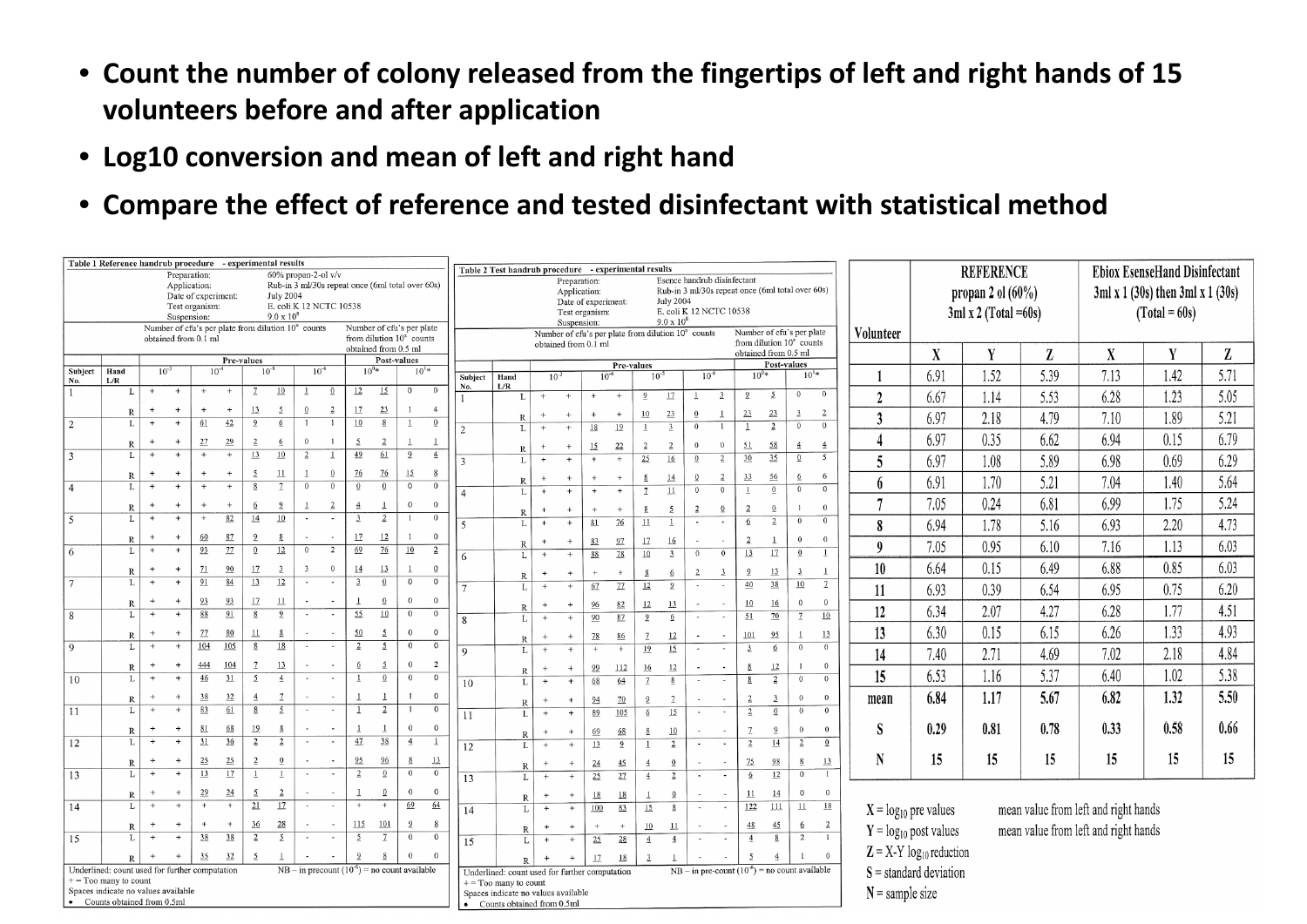## **Fingerpad method (ASTM ‐E)**

- •**Applied to handwash and handrub easily**
- $\bullet$ **Lower risk to subjects**
- $\bullet$ **10 μ L of test virus suspension in soil**
- • **Apply to center of each thumb ‐ and fingerpad**
- •**Dried and exposed to 1 mL of test formulation for 10 ‐30 s**
- $\bullet$ **Eluation and culture or specific assay**

| <b>ASTM</b>      | E-1838                                    | $E-2276$                                             | E-2613                   |  |  |  |
|------------------|-------------------------------------------|------------------------------------------------------|--------------------------|--|--|--|
| <b>Target</b>    | <b>VIrus</b>                              | <b>Bacteria</b>                                      | <b>Fungus</b>            |  |  |  |
| <b>Organisms</b> | Adeno, Rota,<br><b>Rhino, Hepatitis A</b> | E. coli, S. marcescens,<br>S. aureus, S. epidermidis | C. albicans,<br>A. niger |  |  |  |